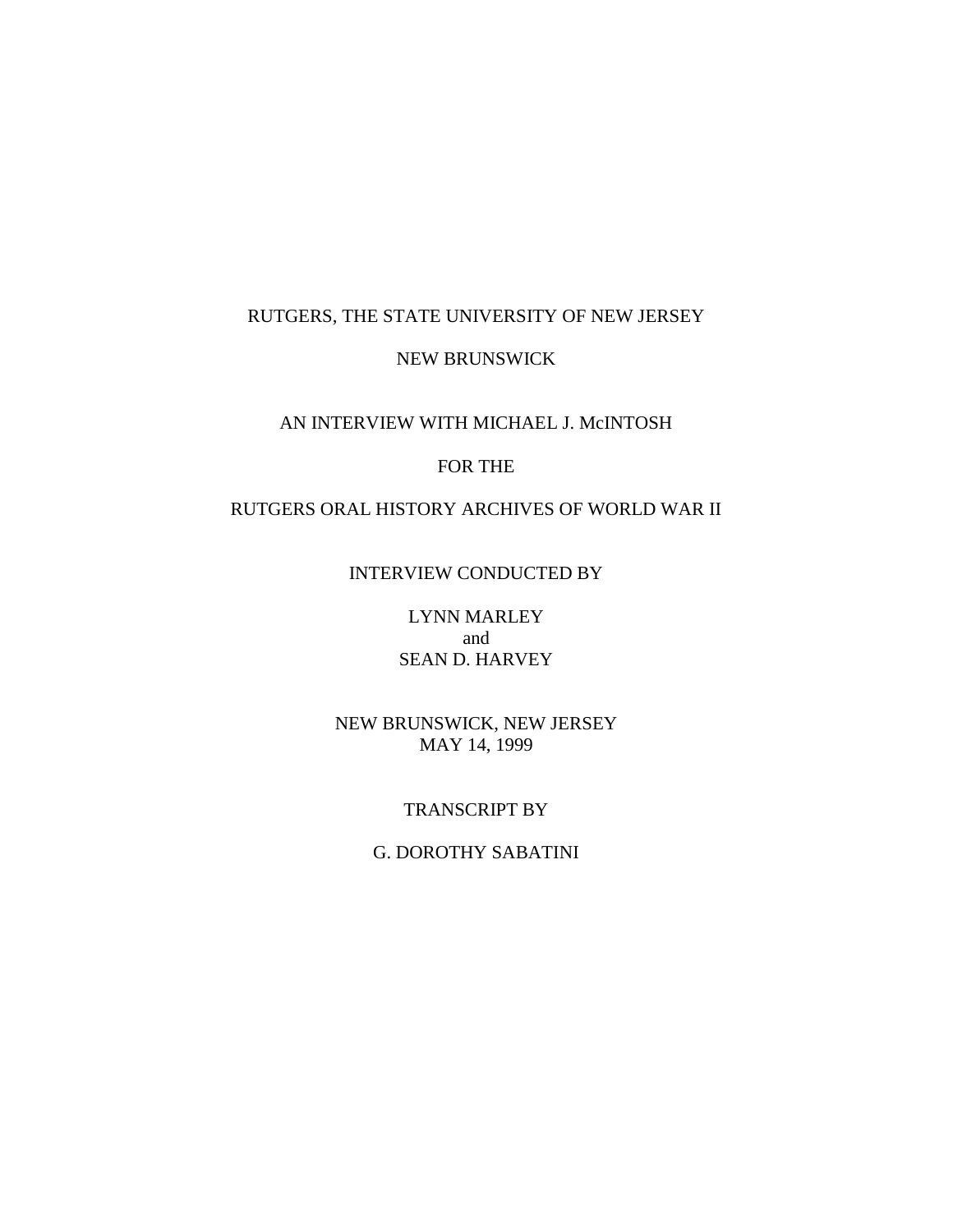Lynn Marley: This begins an interview on Friday, May 15, 1999 in New Brunswick, New Jersey at Rutgers University with ...

Michael McIntosh: Michael J. McIntosh

LM: Lynn Marley ...

Sean Harvey: ... and Sean D. Harvey

LM: I guess I want to talk about your parents' background.

MM: May I correct you? Today is the fourteenth.

LM: Oh, the fourteenth. Thank you.

MM: Do you want to start again?

LM: No. Okay, we can, with your parents.

MM: All right. My mother was born in Belfast, Ireland. Father was born in Paisley, Scotland. They immigrated to this country, along with other members of their family, around 1910, and met in this country, and several years later were married. As I recall, their saying it [was] somewhere around 1914. The first child was born in 1917. His name was James, he's now deceased, and myself, and twin brother, Frank, were born several years later, in 1922, and we've survived to this day, through World War II and among other things. What else would you like to know?

LM: Do you know how they met?

MM: Yes, they met through a social arrangement ... It was typical in those days for the immigrants to stay together. My father was a piper, a bagpiper. A rather well known one in the old country, and he was sought after in this country to entertain individuals, especially those of course, of Scottish-Irish extraction. And it was at one of those events that my mother and father were introduced to each other, and from that point on, their future was sealed as far as in interest in each other, and subsequent marriage.

SH: Does your family keep up the Scottish-Irish traditions and weddings, and things of that sort?

MM: Well, certainly as ... yes, certainly as I was growing up Father was very, very active as a piper. In fact, he formed his own pipe band. He participated in ... tournaments, not tournaments as such, but ... band concerts with John Philip Sousa. And as I said, was a sought after individual ... for entertainments in the Scottish-Irish community, and with his own pipe band was sought after for very, very many parades. So, I grew up in that environment, and my father also became an instructor of bagpipe playing. Accordingly, there was always an opportunity to hear the pipes, as my dad instructed other young men. As he grew older, he continued his interest, but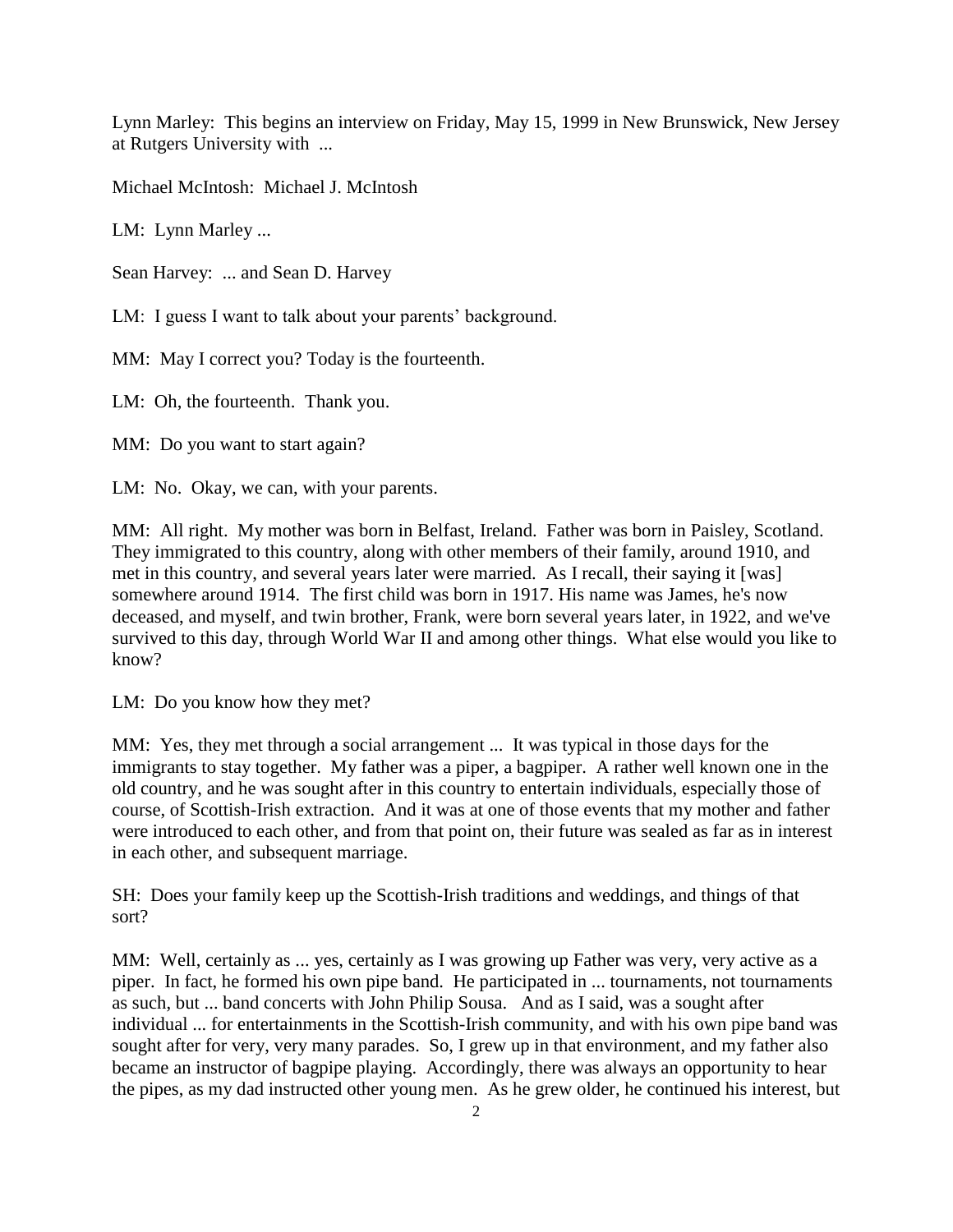on a much less active basis, and in his declining years, [he] was nevertheless a judge in Holmdel, New Jersey where Highland Games were held. And I remember as a ... senior in high school, and as a Rutgers undergraduate attending Holmdel, New Jersey, Highland Games, as they were called, and seeing my father participate as a judge.

LM: Any particularly memories of your mother?

MM: Well, yes. My mother, of course, was a homebody. Very, very dedicated to the family and very much interested in the ... growth of her children, as well as the care of her husband, and other members of the family. Her mother lived in Newark, New Jersey, where my mother had originally lived along with my father, before they moved, after marriage, and settled in Kearny, New Jersey. That's where I was born. My grandmother and two maiden aunts continued until ... approximately 1945 and '46 to remain in Newark, New Jersey. By then my grandmother and several others had died, and the last remaining aunt, Aunt Mary, moved in with my parents, to my parent's home in Kearny, New Jersey. She passed away, as I say around 1945.

LM: As immigrants, did your family experience any prejudice from the community or any problems in that respect?

MM: Only in later years did I realize that some of the things that I would hear them talking about reflected what you're asking me. It reflected some discrimination. However, they weren't ... reluctant to express their own discriminatory attitudes towards others. ... Without meanness at all on their part, very often they would send me to the Jews that owned the grocery store to buy some things that the store offered. I didn't recognize the fact that there could be a bit of discriminatory attitude involved in the way they expressed themselves. On the other hand, I heard my Uncle John very often talk about his feeling of inferiority, when he was referred to as a "greenhorn." And it never occurred to me to ask him what that meant, "What was the term 'greenhorn,' what did it mean?" until I was somewhat older, perhaps in high school at the time. And he would tell me that a greenhorn was someone, [a] term of derision applied to the Irish, especially to the men, because they were assumed to not be very, very smart. And like a young animal, a deer for example, who's horns weren't fully developed, they weren't considered very, very bright, when it came to the business world or to the world of business ... that they were seeking, professionally or otherwise. So the word "greenhorn," ... wasn't a very nice expression for them to hear. I'm sure there are other comments that were made, too, but that was the one that stuck in my mind.

LM: So growing up in school your brother and you never really had problems with other children in that respect?

MM: We grew up in Kearny, New Jersey, which was highly cosmopolitan, and there was an equal mixture of Scots and Irish, as well as Poles, as well as Italians, and Czechs, and there was also a school, the Sacred Heart School for Boys, that was an orphanage. So if there was any opportunity for discrimination it was pretty well spread among a very diverse group of young people. I didn't recognize it at the time but that, as I look back, it ... was a good thing to live in that type of environment.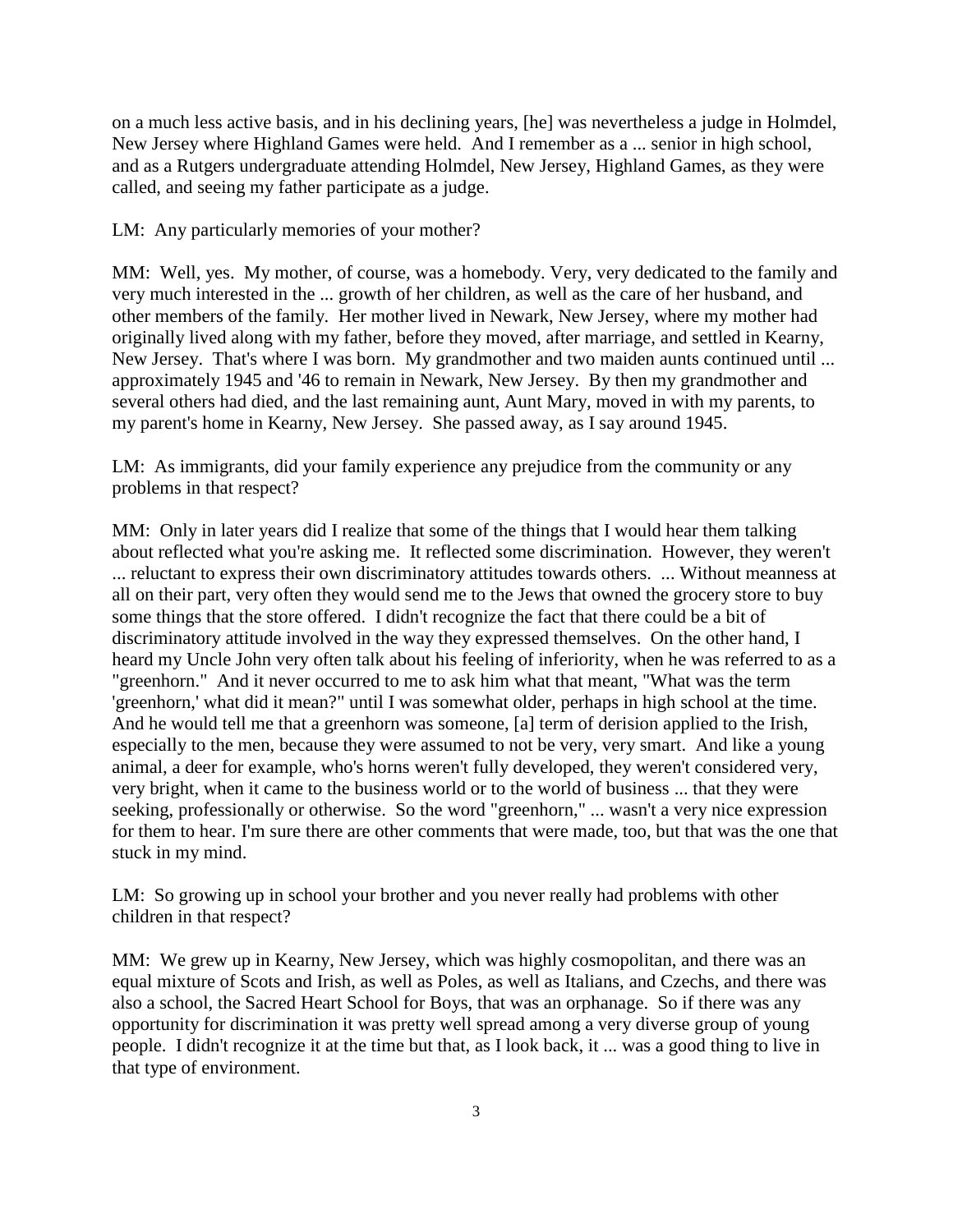LM: Growing up in Kearny, you went to St. Cecelia's Preparatory School?

MM: St. Cecelia's Grammar and High School. Correct. We didn't know about prep schools in those days, high school is what it was called.

LM: In particularly, your childhood in Kearny because, it still is very cosmopolitan ...

MM: As a matter-of-fact, the church we attended, you mention St. Cecelia's, is now a Portuguese ... group church. I'm sure it's Roman Catholic still, but they say mass in Portuguese. That surprised me, because, that was not one of the elements that I grew up with. I mentioned Italians, Scottish, Irish, Polish and so on, but I don't remember Portuguese at all.

SH: Was the mass in English or Latin, when you were a child?

MM: Pardon me?

SH: Was the mass done in English or Latin?

MM: Oh, no. Done in Latin. Oh, yeah. Sure. Of course, I was an alter boy and had to learn all of the Latin. That was part of it. [Mr. McIntosh recites mass in Latin] And so on, I won't go on, and so on. But, we had to study Latin in high school, and subsequently, of course, we found out it was a dead language, and forgot it all. [Laughs]

SH: Well, apparently not all of it. [Laughs]

MM: Right.

LM: I guess maybe we want to start with your times at Rutgers, coming to "the banks."

MM: That's an interesting time of our lives, and I'll tell you why. In 1939-1940 the economy was still very, very sluggish. It had improved a good deal from what it was in the late '20s when the stock market crashed in '29, and although there was an attempted recovery around 1932, it was a very shallow one, and the recovery just sputtered and Depression clung very, very severely. In 1940 if we were to go to college, it was clear that we'd have to do it on some basis other than our parents' support. The support was there very definitely, but not financially, and we took a series of scholarship examinations in St. Peter's College, in ... Jersey City, there was Fordham University in New York ... We went to Villanova, Seton Hall and Rutgers University for scholarship purposes. We were awarded varying scholarships. Some would give Frank a full scholarship, and myself a partial scholarship, or vise versa. But, we were fortunate Rutgers gave us both full scholarships, and so in the fall of 1940, after graduating St. Cecilia's High School, we started ... our college career here on the banks, living off campus. We got down here too late to get housing sponsored by Rutgers, and so we lived off campus in a boarding home, owned by a woman by the name of Mrs. Talley, and that was down [on] Somerset Avenue, as I recall ... We stayed there for our first and second semesters. Thereafter, we were able to move on campus, and stayed at Winants Hall for two years.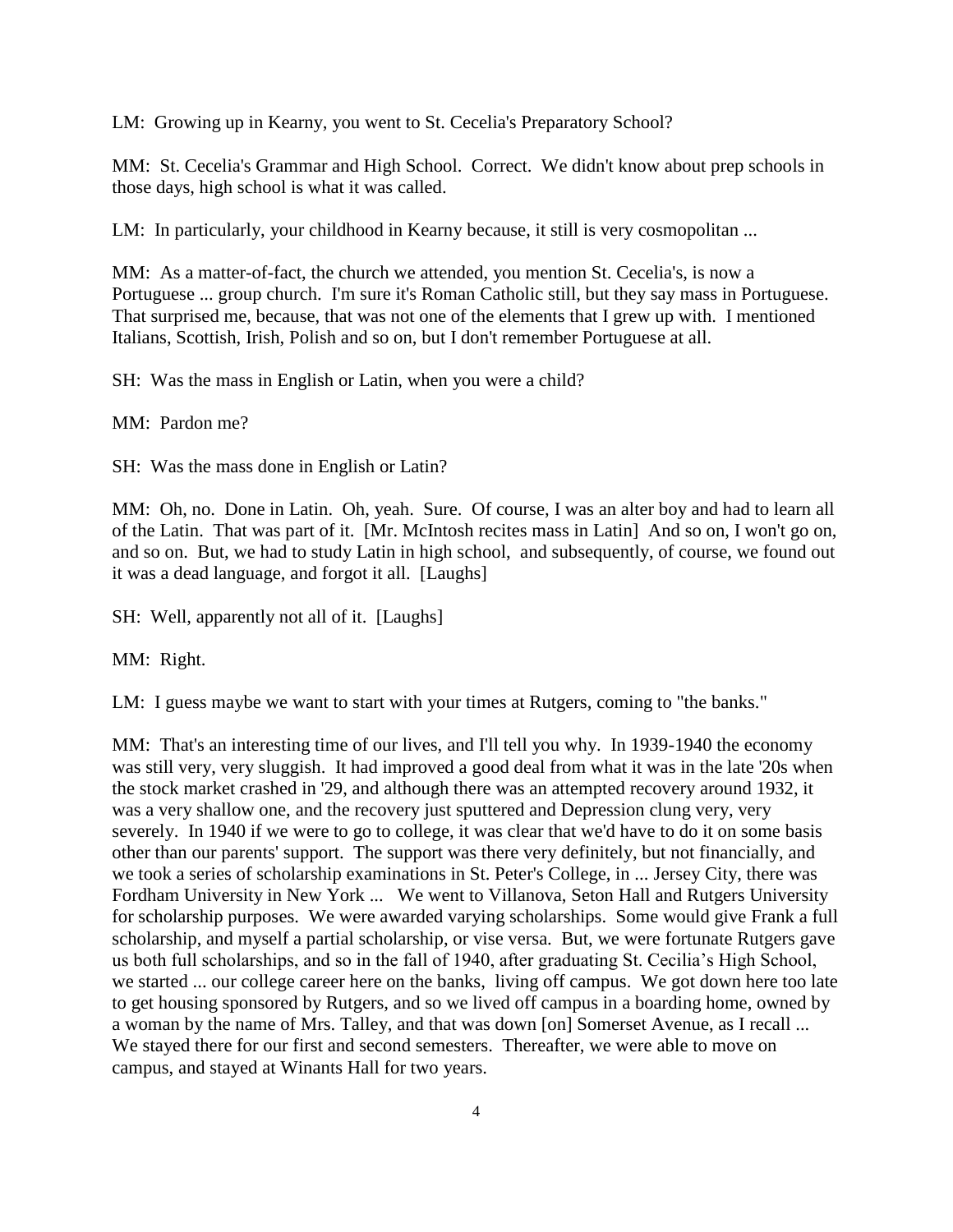LM: You played freshman football?

MM: Freshman football.

LM: Any remembrances of Harvey Harmon who was your coach, and playing against Princeton?

MM: Oh, yeah, Harvey Harmon, oh, yeah, right. I never had the privilege of playing Princeton. The freshman team didn't play Princeton. We played Brown and a few other schools. In the sophomore year we did play Princeton. I was on the team, but, not a participant in the game. Frank may have gotten in, my memory isn't clear as to whether he played or not. I played in the backfield, he played on the line, and in our junior year, our third year, there was hardly any program, any football program at all. But we did have some games in those days. The other schools that we would normally play were either not participating, or didn't have enough to field a team on a particular weekend. With the result that either the game was postponed, or not counted as a formal game for college scoring purposes.

LM: Particularly with activities during your freshman year, do you remember being hazed by the sophomores and wearing your green ties, or any particular ritual that you were subjected to?

MM: Well, the concern was far ... greater than anything we were subject [ed] to. [Laughter] We had beanies in those days. We had to wear a beanie, a green beanie. Frank remembers better than I do, one of ... small matter. Our bag, our books had to be carried in a bag, a shopping bag, in other words, one of those with cord handles. And he remembers our being downtown, going through the dime store, I don't know whether it's still there or not, probably it's not, Woolworth closed up most of ... their stores. Nevertheless, the manager, seeing one of, possibly both of us with the shopping bags, wondered if we were shoplifters. And Frank remembers being under surveillance, and having him come over and take a look to see what was in that bag. I don't remember that part of it, but I do remember the beanies, and the need that we had to address anyone that we saw, which was a good rule, by the way, with a "Hello," a strong "Hello." So, that ... you felt accepted, and they would return the "Hello." But, you had to speak first. Yeah, it wasn't so severe that we needed to be concerned about anything.

SH: How did your religious affiliation affect your decision in coming to Rutgers, which is a state school?

MM: Good question Sean. [Laughs] We were raised in a very strict Roman Catholic environment. My mother and my aunts, as well as my grandmother, were subject in Belfast to the Orangemen, and here we had William of Orange, whose statue is right outside our, almost outside of our physics building, where this interview is being conducted. So, one of the early things that we did was to talk to one of the priests over at St. Peter's, the church across the street, and he assured us that we should have no reservations about attending classes at Rutgers University, that we would not be exposed to any attempt to proselytize, and the facilities of the church where they were right there across the street, if we ever needed to talk to them about anything that was going on on campus, and to feel comfortable in doing it. And with that our mind was cleared and we no longer were concerned about being exposed to a faith other than our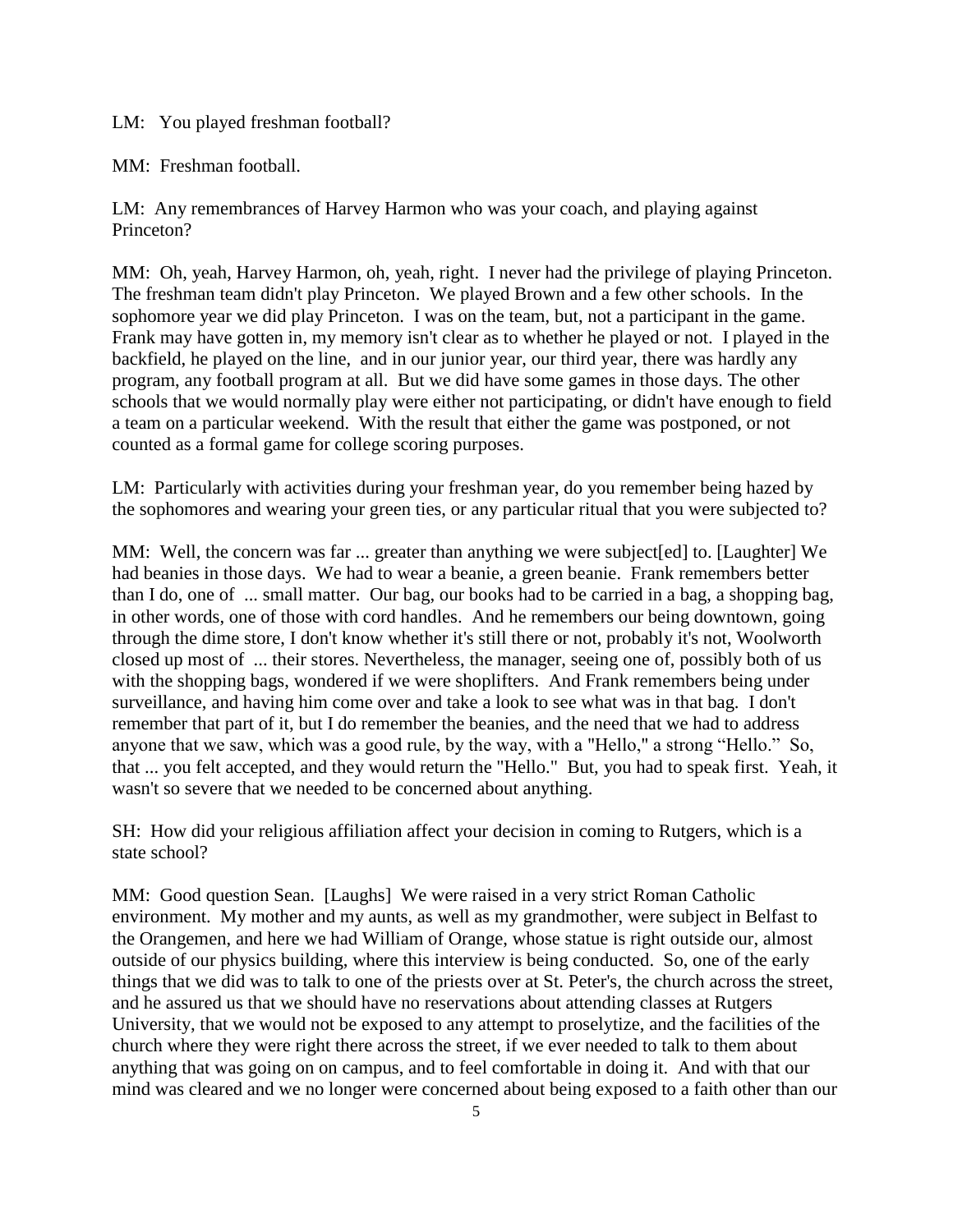own Roman Catholic beliefs. It's interesting to look back on those days, because we were brought up in an environment where my mother, especially, admonished us if we ever had ideas of going into another church other than our own Roman Catholic Church. And I remember approaching my mother as an eight or ten year old young man, asking if I couldn't join the Boy Scout Organization. "Well, where does it meet?" "Well, it meets down in that Baptist Church." "No, you may not, you may not join that." So, with that environment you can understand why we were hopeful. We were hopeful that there would be no interference with our career on campus, and there wasn't.

LM: Do you remember having to attend the chapel over at Kirkpatrick, which was mandatory? Which has gone by the wayside for current students.

MM: Has it ...

LM: I don't think that we would all fit. [Laughs]

MM: ... I'm not sure that we were subject to mandatory chapel. My strongest recollection, having been a member along with Frank, my twin brother, of the Glee Club, was that we sang with the choir, and we were compensated, we were paid for our services. And there were probably ... I suppose twenty of us, twenty-five maybe at the most, from the Glee Club that participated in the services on a Sunday morning. I found them very, very rewarding, and I'm not placing the financial aspects above the other experiences that we had in being exposed to the services in the Kirkpatrick Chapel. They had some interesting people that were semi-political in those days, that appeared on the pulpit, or in the pulpit, and had interesting messages. I wish I could remember their names.

LM: ROTC was mandatory during your time at Rutgers.

MM: That's right, two years of it.

LM: Did you have good experiences with that? You chose not to stay in, but, you had enlisted already. What are some of your memories of ROTC here at Rutgers?

MM: ... My father had talked with Frank and me, as well as my older brother, Jim. Jim was not eligible for military service for physical reasons. Although he was an otherwise healthy man, ... he was just not eligible. Frank and I, ... were admonished by my dad to be sure that we joined the Navy. "Why, Dad?" we would ask him. "Because you're assured of a comfortable bed and, and adequate food, when you're in the Navy." Having come from the Old Country, and more especially from the United Kingdom, my father was very familiar with vessels that sailed the seas. It's a big business in Glasgow, which is a big city by comparison with Paisley, its neighboring city, and the shipyards there did a lot for the economy. So, my father was impressed with the service, the military, the Naval service. Accordingly, when we were required in the ROTC to participate. ... It wasn't with enthusiasm. Of course, we had to do the things that were required, and that included classroom work, as well as close order drills, and so on. I don't remember our ever being exposed though to live ammunition and to actual firing of rifles. That came later probably. Twin brother, Frank, did continue by ... becoming a member of the Scarlet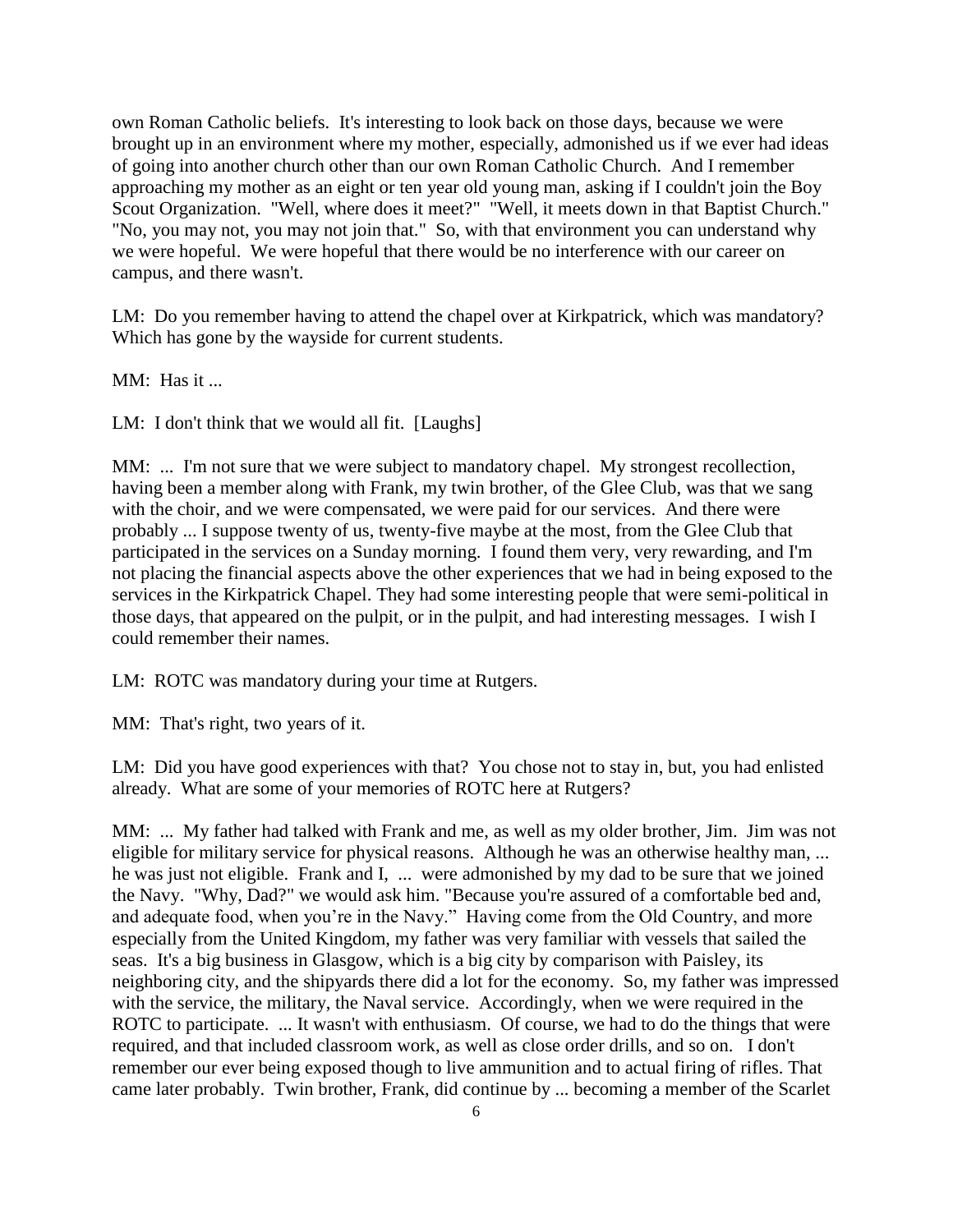Rifles. This was a close order drill team, and the individuals that were selected for that were considered the elite. So, he was honored to be part of that Scarlet Rifles. I wasn't as fortunate as he was, to qualify. So having said that, we were looking for opportunities to not continue with the military, in the Army, and when the V12 Program was brought to our attention by our older brother, we sought out the opportunity here on campus, and did become members of the V12 Program of the US Navy.

#### SH: Would you discuss that a little bit?

MM: Oh, yes. The Navy, in an effort to enhance the number of officers, agreed that if you qualified physically and your grades were satisfactory they would allow you to stay in college, not necessarily on your own campus, but to stay in college for a period of time. In Frank's and my case we were juniors at the time, and we were given one semester that we would be allowed to continue college ... Under those circumstances in early 1943, we were sent to the University of Pennsylvania. Others, who may have been sophomores, were allowed one year or possibly a little longer, I don't remember the details, to remain on campus and proceed towards their degree. Of course, if they were sophomores one year wouldn't help them very much to graduate. But, freshman were further given a period of maybe up to two years. Again, not enough time to graduate, but nevertheless time to continue their education, and the Navy, of course, was guaranteed a supply of young men of good caliber health, as well as grades, 'cause you had to maintain your grades if you were going remain in the program. The result of all of that, was when your eligibility to remain on campus was up, then you were taken to Midshipmen School. And coming back to 1943, when Frank and I were assigned to the University of Pennsylvania it was in June of that year, and after four months at the University of Pennsylvania we were ... prepared for Midshipmen School, which opened in October at Abbott Hall in Chicago, October of 1943, and we were there for four months. Upon completion of Midshipmen School, we were given the title of Ensign, and continued our education for naval purposes, by being sent to Harvard for naval training in communications. One of the things that ... endeared Rutgers to me was the fact that they allowed us to graduate, in absentia, in June of 1944, when we were still at Harvard at naval training school there ... The way that was done was, of course, to have the courses that we took at the University of Pennsylvania, which were all Wharton School of Insurance and other courses, credited towards our Rutgers degree, and even Midshipman's School classes, seamanship, ... navigation and things of that nature, ... were accepted toward our degree ... We graduated on time, having started in 1940. My father was able to come down and represent us for the degree ceremony on campus from the old gymnasium on College Avenue. Frank and I subsequently found that very, very helpful, because when our careers in the Navy were finished, we went on to law school, which is what we had been preparing for ... when we were on the campus here at Rutgers.

LM: Were you integrated with the other students at the University of Pennsylvania?

MM: Absolutely, yes. We were just other students. We had no uniforms or anything of that sort. If I recall correctly, we were the first to be in the University of Pennsylvania for V12 purposes, and the Navy had not yet set up any type of program to put us in any courses, other than those that were available to the rank and file of students, eligible to take those courses. And we were in the University of Pennsylvania, and I can say this, we felt we had really arrived,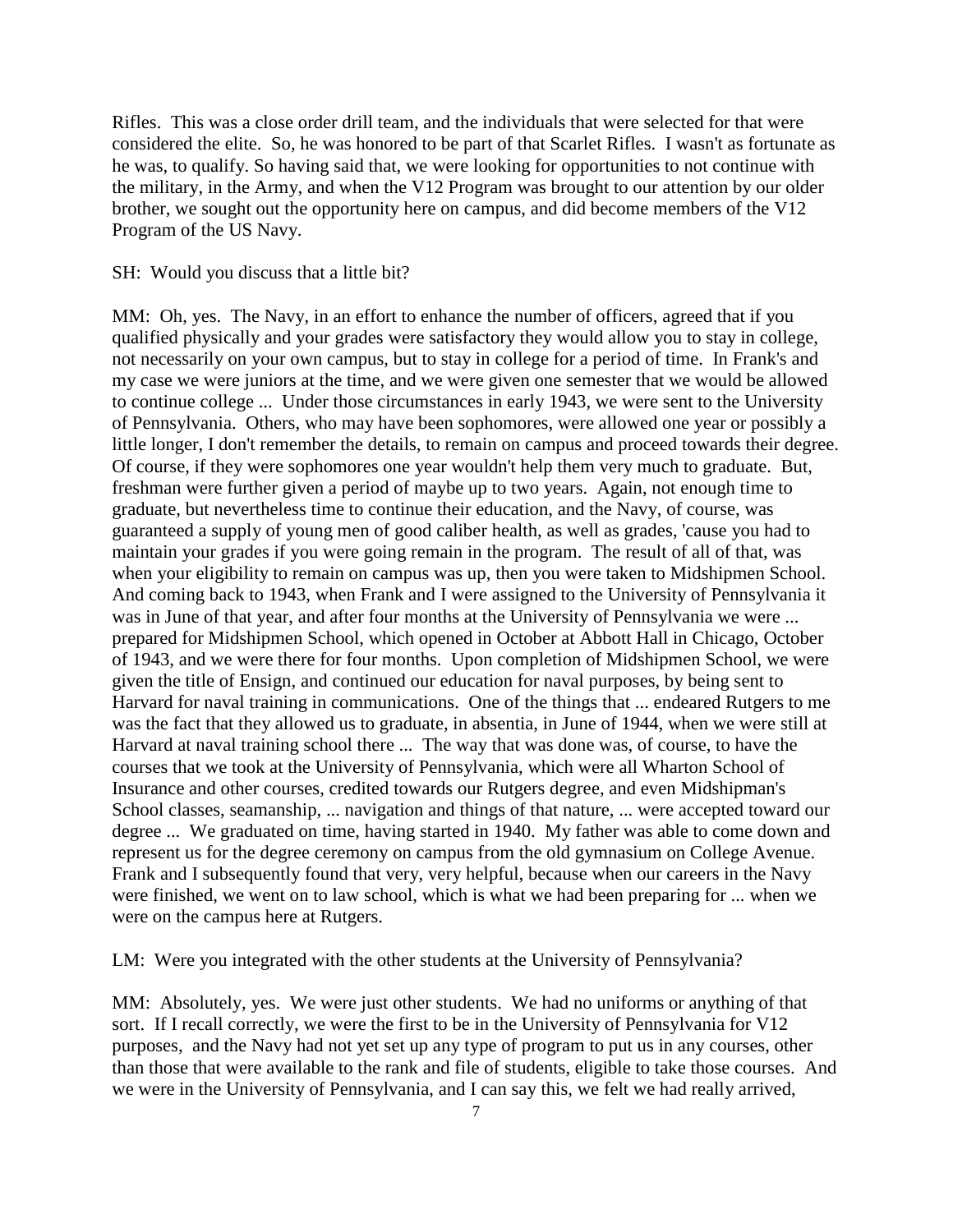because we had fifty dollars a month, and ... no obligation to do anything other than study and participate in athletics, and so on, and we did. We spent the four months there in a very, very active way joining the University of Pennsylvania's football team. And fully enjoyed the hospitality of the University before having to leave and go on, as I said earlier, to Midshipman's School, Abbot Hall, Northwestern University, Chicago, Illinois.

LM: During your times at Rutgers, do you remember any particular faculty, besides Dr. Apgar, who you mentioned was your favorite professor? Do you have any remembrances of Dean Metzger or others?

MM: Very well, yeah, Dean Metzger was a nice man. Some personalities stay in your mind. Dr. Winchester is one. He was a Physics instructor ... interesting man. I think he had a very kind heart, but he came across as being rather severe ... Dr. Apgar was the Economic professor ... and a very ... very pleasurable man, good educator, very patient, and I remember enjoying, very much, his presentations as to why certain theories dealing with economics ... were out there. And he explained Adam Smith's role in the economy. Adam Smith being a Scotsman, interested me a great deal, considering my ancestry ... Then there was a French teacher, Dr. Predmore. He was an interesting young man, and a good dancer. I remember seeing him at one of the dances. He danced the Continental. [Laughter] ... Yes, there were a lot of personalities. Dean Metzger, he stayed in the background, although you saw his name and you saw him a great deal, and at the very end, was kind enough to invite us to his residence where he put the Gold R in Frank's hand, and the Gold R in my hand. In those days, this was a high honor to be given the Gold R, and as it was explained to me then, and if it's continued now, (I'm not sure that it is,) but if it's continued now, it recognizes those that while they're on campus [they] participated and contributed greatly ... to various organizations, and we were very active. We were active not only in athletics, but also in the Glee Club and as I said, in the chapel activities. The debating team, anything we could get our, get involved with, we were involved with.

SH: Especially in boxing, was that correct?

MM: Yeah, yeah, yeah. We were in boxing, intramural boxing ... Yeah, intramural ... basketball, and intramural competition and singing, quartet singing ... The campus was shrinking in those days. Boys were going off to military services and you found voids very, very easily. There was almost an effort to recruit you. You didn't have to go after certain activities. I remember Coach Munger at the University of Pennsylvania sitting on the wall outside the Palestra, I think that's what they called it where we ate our meals, and he'd be watching us as we walked in, and if he did know that you were interested in football, he'd look you over and he'd approach you. He'd come over and ask you, "Do you want to play football with us?" Yeah, that's the way it was in those days. ... You didn't have to work too hard to get involved in things ... and it was a nice, nice time.

LM: With the dwindling of the campus, did you notice the atmosphere changing due to the impending war?

MM: Yeah, it certainly was. I could remember one of the fraternities playing over, and over, and over, again, one of the very, very popular, early songs relating to the war. It had to do with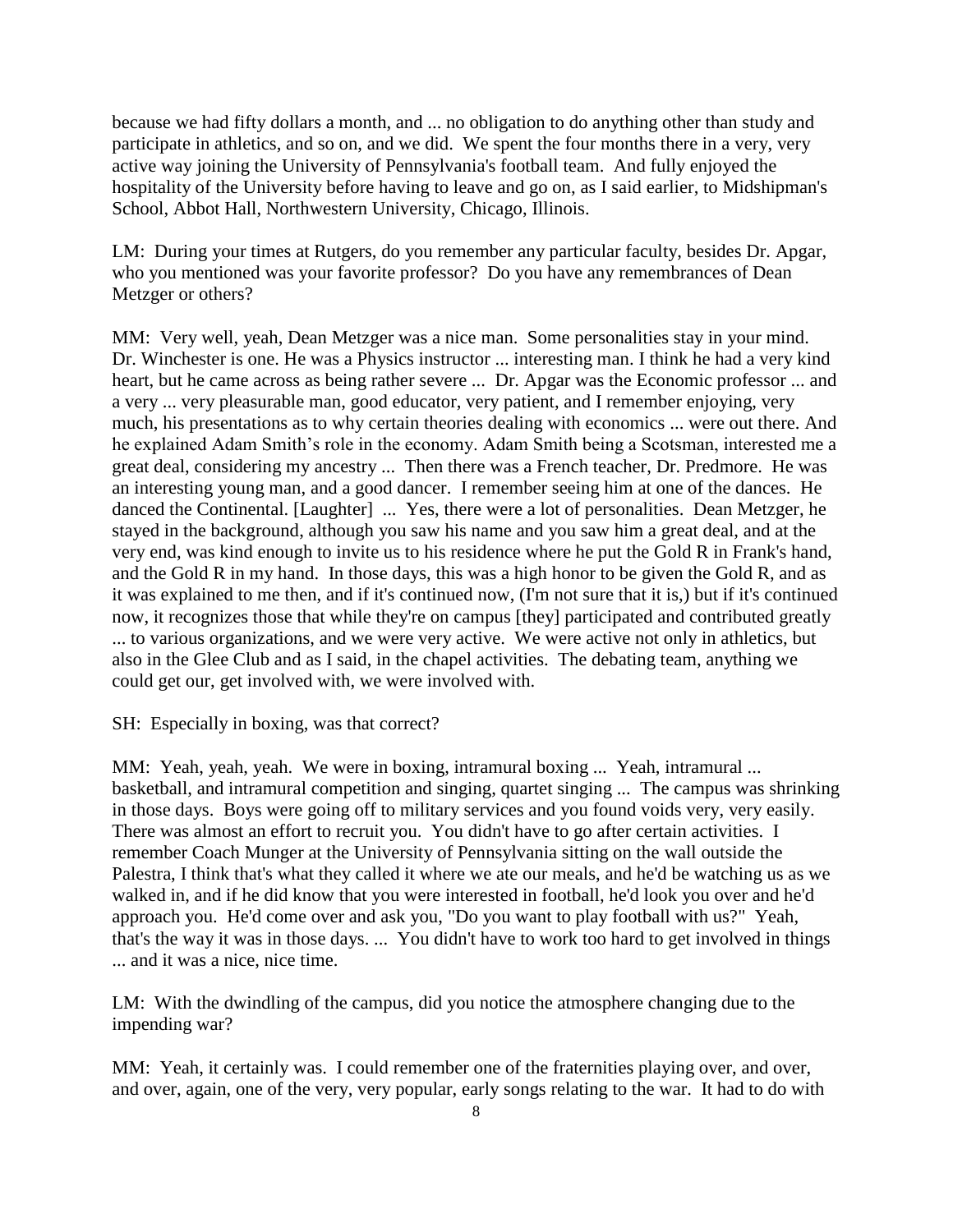as I recall, with the "Off We Go Into the Wild Blue Yonder," they played that over, loudly, loudly ... It created an atmosphere of awareness, that we were at war to hear that. I'm sure they played other records, but that one I remember especially ... Of course, ... we had a growing number coming in ... that we weren't familiar with, because these were soldiers now that had already been trained, and now were here going into the ROTC program. They weren't just college students, as we had been. They were ... the equivalent of, let's say the V12 guys of which I was one, going to the University of Pennsylvania. These were Army people coming and starting to fill up the dormitories. I learned that when I bumped into one of these fellows during a vacation ... in Bermuda of all places, ten or twelve years ago. He saw my Rutgers hat and he said, "Oh, you went to Rutgers." He was a year or two after Frank and myself on campus, and had participated in athletics. So, we were aware of a change that was going on. It got pretty serious when you started to get reports of some of the fellows that you knew as freshman, who had already been killed. They were no longer in the military, they were no longer on campus, they were gone. Yes, yeah, we started to hear stories of that sort of thing.

#### LM: Do you have any particular recollections of Winants Hall?

MM: Oh, sure. It was a beehive of activity down below. They had the bookstore down there, and a little post office. Of course, there was the cafeteria ... it ... was an old building then, and one recollection I have is that unannounced, and I don't know why we missed the announcement, they were going to paint the rooms, and of course, do other things to repair whatever needed to be repaired in the room for Frank and me, this was to be done over the Christmas recess, and Frank and I had taken a job at Pennsylvania Station for the post office, sorting mail in connection with the Christmas rush. So, I guess we were ... over there at Pennsylvania Station when our rooms were cleaned out. When we got back that night, there was nothing in our room. [The] bed was gone, desks were gone, books were gone, clothes were gone, and we didn't know what to believe. I guess my first thought was, "Well, they finally caught up with us, they don't want us here." [Laughs] "They've thrown us out." However, we were able to discover, I think it was through Howard Crosby, who at that time was very, very big on campus. We bumped into him, or went to find him, and he told us that we'd been moved to one of the off-campus homes, and where we would go if we wanted to find our belongings. And sure enough, I don't remember the name of the street, but it was two streets over off campus going, let's see, I guess going west. What street would that be?

SH: Stone Street, possibly?

MM: What's the name?

SH: Stone Street, possibly?

MM: Could be, I just can't remember for sure.

SH: Stone or Mine? Maybe Mine Street.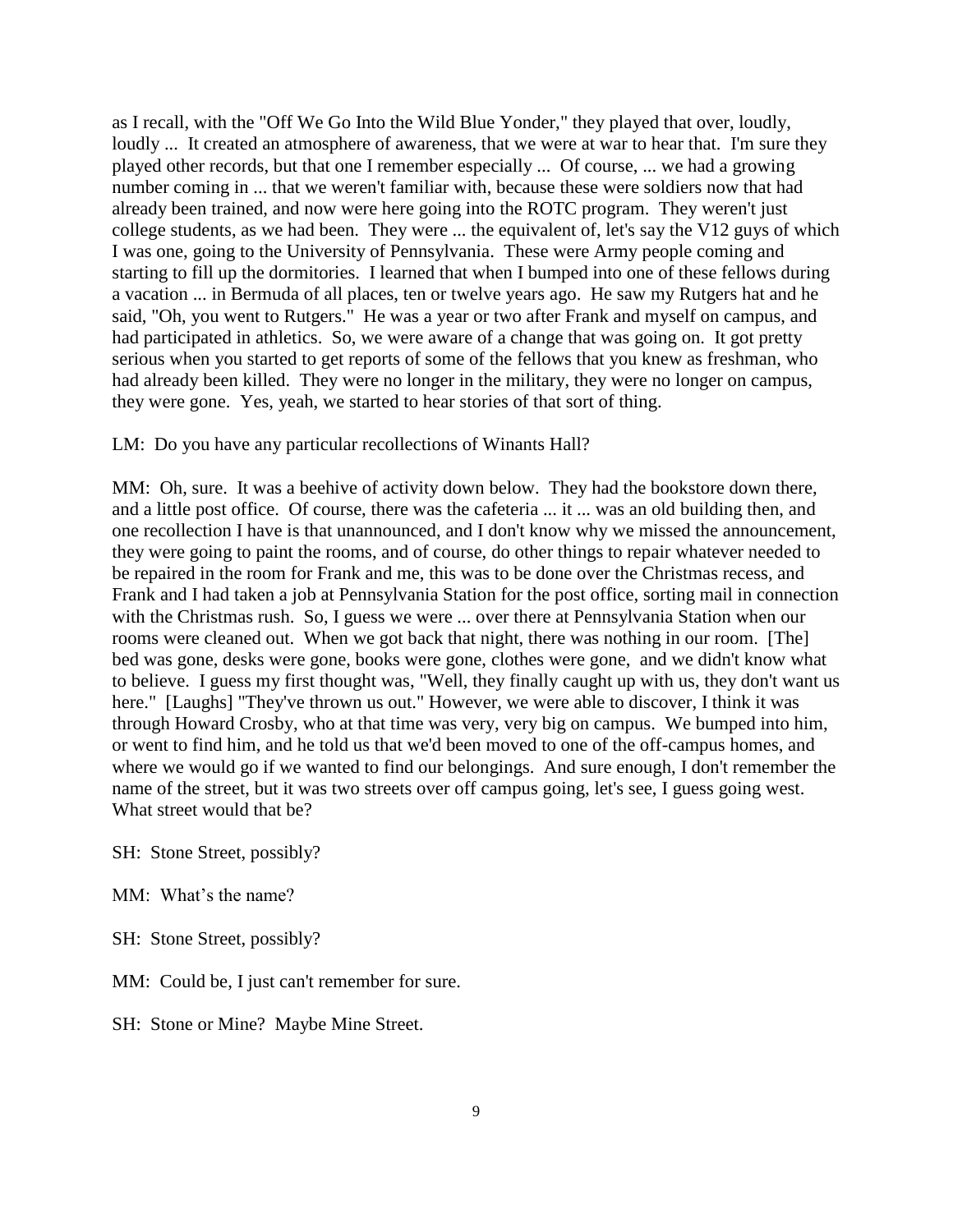MM: I'm not sure. But that's where we were and we spent, as I recall, close to three weeks there ... some of it, of course, was spent during Christmas recess at home. But, when we came back we still had to live out there, until the room was ready for our return.

LM: Do you remember, since you were pretty socially active on campus, dating NJC women?

MM: Yeah, oh, yeah.

LM: Any fun experiences with that? Any trouble with curfews?

MM: That didn't seem to be a problem, curfews as I recall. We just knew that if we had a date that they had to be home by a certain time, and we didn't think twice about it. They were ... certain to be there when they needed to be. One young lady that stays in my memory was Eileen Kuhn, K-U-H-N. Eileen had a brother, who was a student on the campus, and Eileen went to NJC ... She introduced us to two young ladies, who happened to be twins, and Frank and I dated the twins. Her name escapes me at the moment. Frank probably will remember it, but I can't ... We didn't have a whole lot of money. In those days, very few people had any money to speak of ... We were not the exception at all. So, dating was, at best, possibly Dutch Treat, and I don't think these young ladies had very much money. So the activities were Catholic Newman Club type of things ... Where the Newman Club would meet and that involved ... both young men and young women ... After that there might be a record player there, and under the supervision of the priest usually, who was the moderator, we'd dance for a half hour or forty-five minutes until the time was over, and we had to go home, and then we had some communion breakfasts. I remember one morning, where the Newman Club, with the boys and girls, met at St. Peter's Church and afterwards we went out to breakfast, and then we also had a softball game. Boys versus girls softball game. That was fun. Yeah, the entertainment was rather simple, because as I said, there wasn't a whole lot of money to do anything fancy. We were fortunate to have a car on campus, for both our sophomore and junior years. So that gave us some wheels and we were able to do a few other things ... However, it happened that it was, what was called a Cabrolet Coupe, a 1932 Chrysler. Who had the car before us, I'm not sure, but they put the BX pipes coming out of the hood of the engine, down into the ... fenders, and gave it a powerful look ... It could seat possibly, three on the front seat, but it also had a rumble seat. So, we prayed for fair weather when we had a prom to go to. [Laughs] Somebody was going to be in that rumble seat, and I remember using it for exactly that purpose, to pick up my date and Frank to get his date, all in Highland Park, and bringing them over and helping them out of the rumble seat and into the prom.

LM: Did you attend the military ball?

MM: Oh, yeah, sure, sure ... Yeah, those were ... wonderful affairs, wonderful affairs and very, very well attended. There was a lot of participation on the part of the entire student body.

LM: So, your being a twin brother, and I know the feeling of being a twin myself, did you try staying together? Were you guys interested in doing the same activities, and did you enjoy the identity of being twins?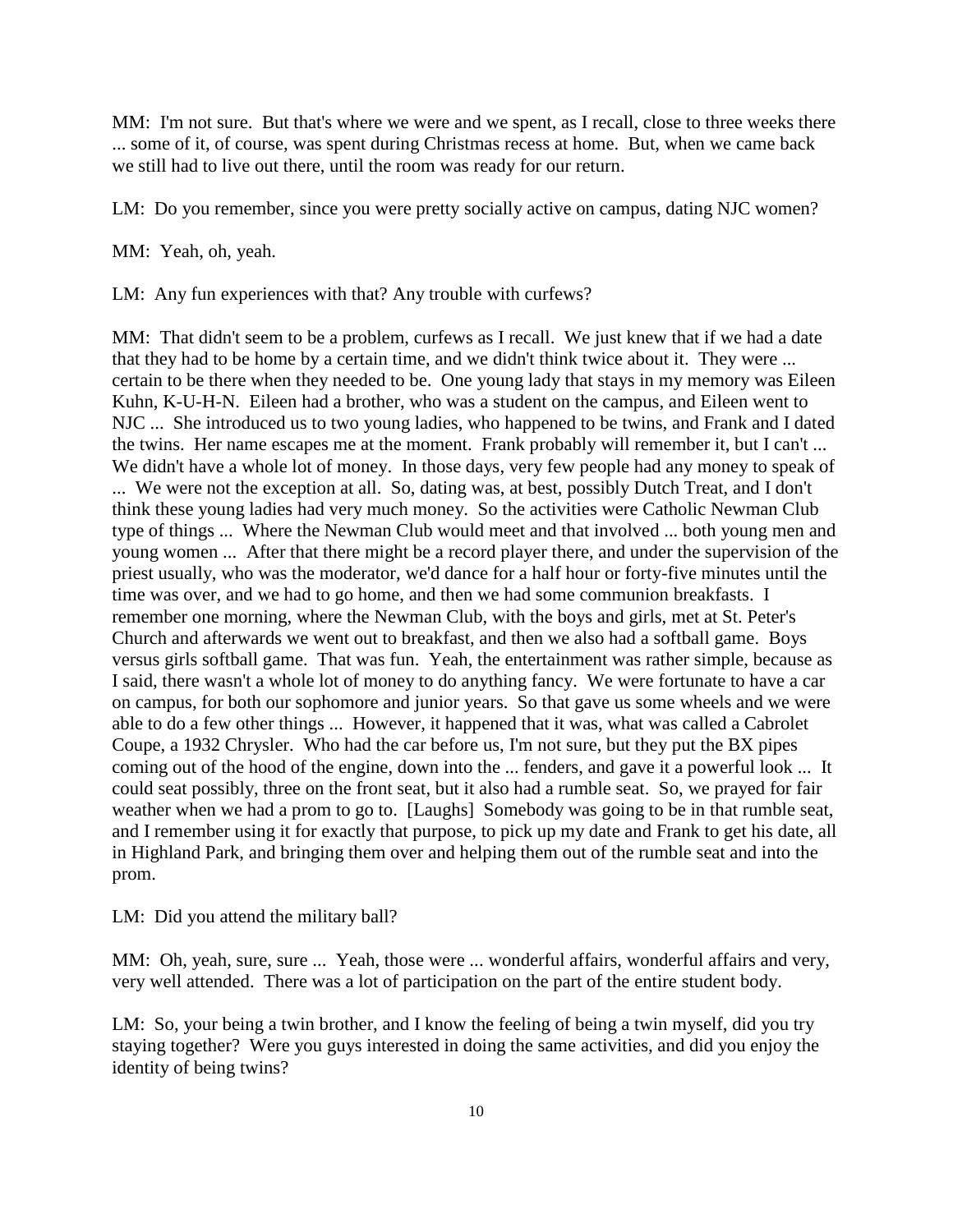MM: As you know, Lynn, when you grow up as a twin, you don't think about the fact that, "Oh, yeah. I'm a twin, yeah, I should do things this way or that way." You just grow up doing them together. We ... had our own personalities, and sometimes as youngsters, especially, that clashed. But ... as we matured, ... that was diminished, and by the time we were ... in college ... we recognized that we had an opportunity. It was something that we needed to embrace. We could help each other in many, many ways and minimize friction that might destroy the common objective that we had. It started out just as a simple objective, of getting a college degree, and of course, it shifted very subtly to being a part of the military, in this case the Navy, when we entered the V12 program ... As we approached the war, the interest shifted even stronger to supporting each other, and avoiding any friction or competition that would be destructive. ... By the time we got it together in Midshipmen School, here we not only looked alike, we thought alike and did everything else, and now we dressed alike, completely. [Laughs] ... That was an interesting period ... As I said, I had my own dates. Frank had his own dates. We never competed seriously with each other or, for the affections of one girl or another. There was one interesting story that occurred when we were in Midshipmen School. We were in Abbot Hall, as I said, in Chicago ... The people in that area were very, very generous with their hospitality ... On most weekends you could find a number of invitations, where it was an open invitation to any midshipman that wanted to ... attend a dance or social affair of some other sort ... We were interested in dancing, so we usually signed up for those. I met a young lady ... let me think if I can recall her name. I probably will, as I unfold the story ... I was ... happy to be dancing with her at one of these. ... Sunday afternoon dances and made a date with her for the subsequent week, or I guess it was two weeks hence. Yes, we were going to go to a movie or something of that sort, two weeks hence. But, between the meeting of her and the two weeks hence business, I met another young lady, I remember her name very well, because I subsequently married her. [Laughter] Her name was Gene Smith. Now I had a problem, because I wanted now to be with Gene Smith on the date, that I had said to the other young lady I'd date her. So, I appealed to Frank, if he wouldn't be kind enough to meet the date that I had set up for two weeks hence ... With some reluctance, he agreed. But, he was reluctant, and I persuaded him and described her and so on. It would be better if Frank were here to tell the story, but I'll do the best I can. They met and enjoyed each other's company, as I expected they would. I believe they attended a dance, and may even had had a meal later. Not likely, considering that our meals were served. But, they did maybe have a Coke or something together, and as he was saying goodbye to her he pulled out his wallet, and unfortunately, she was able to look over his shoulder and see that the identification that he had, didn't say "Michael," it said "Francis." [Laughs]

LM: So, she didn't know that she was with the different brother?

MM: Not until that point. She may have wondered a little bit about some differences, there were subtle differences, but had dismissed them. But now ... of course, the fat was in the fire, wasn't it? ... Frank had to make a clean breast of the ... thing. He tells me that the relationship did not completely end right there. That she understood and accepted his statement, and so on. I was "persona non gratis," however, in her eyes, after that. Frank had an opportunity to talk with her at least by telephone, once or twice after that. In the meantime, as I said, I continued with Gene Smith to see her, and by the time Midshipmen's School was over, almost four months ... later, by that time ... we had fallen in love and subsequently, two and a half years later married her.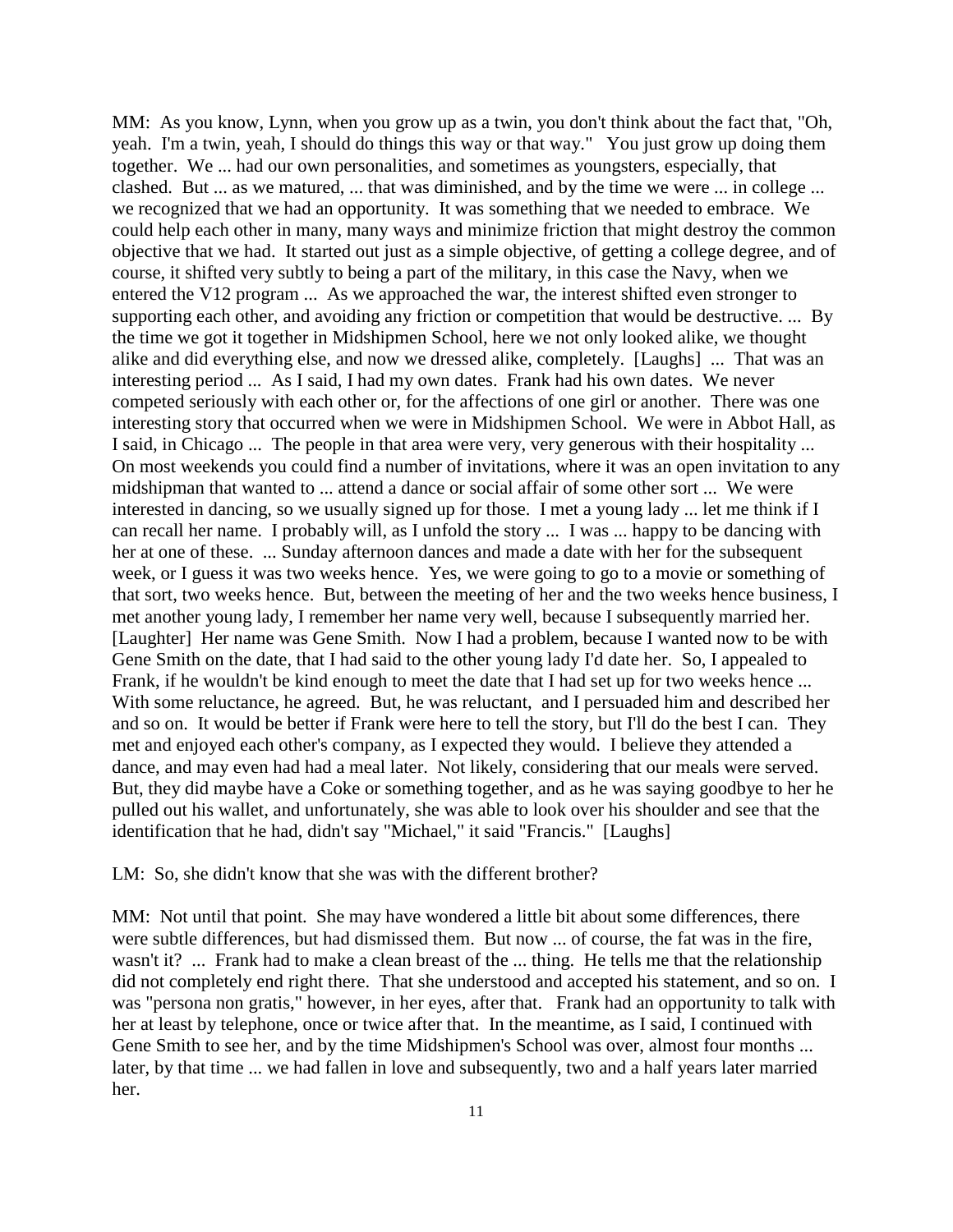LM: How long after Midshipmen's School were you "afloat?"

MM: We ended our midshipmen careers on St. Patrick's Day, 1944 ... As I said, we had to go to Harvard for Naval Training School. We came out of there as communication officers, and immediately, almost immediately in September of 1944, we were assigned to the Armed Guard Service. Armed Guard were people, naval officers and enlisted people, that were placed on merchant ships. In those days many of the merchant ships were the Liberty Ships. Liberty Ships carried tanks and Jeeps, and other war material across the Atlantic ... The naval officers and the enlisted crews, did only two things on those ships, we manned the guns and handled the communications. The merchant crews did all the other things. They steered the ships, and kept the motors going, the oil flowing, and the stacks clean and painted the decks, and did everything else. Usually, there were three Naval officers on most Liberty Ships: an officer in charge, and a communication's officer, and a gunnery officer. ... The communication officer had a crew of six that handled the flags, and handled the blinker, and more importantly the wireless communications. The gunnery officer, of course, took care of the guns and the defense of the ship. ... The Liberty Ships carried a five inch gun in the bow and about a dozen ... fifty caliber machine guns, mounted in tubs in various parts of the vessel. I was on about a half dozen different ships crossing the Atlantic, usually leaving out of Brooklyn. Frank and I were in the same convoys. The first two as I recall, we sailed together in the same convoys, and ... our communications skills came in handy. We didn't use flags very much, but we did use the blinker light, not during night of course. But, during the daytime, we would send messages to each other using the blinker lights. The blinker lights were rather large, oh, I guess, twenty inches in diameter, and it had louvers on the front, and when you pushed down the lever, it opened these louvers and the light shown through when you pushed it down, released it and it closed. So, you were able to go AA, A would be da di da, da di da. Dash, dot, dash, dot, dash and B and so on. So, it was a slow process, but you could communicate with each other anyway, and if you got real good at it, of course, you could speed up the conversation ... [Laughter] Usually by the end of the convoy, we were getting a little more proficient in speaking with each other. Flags was a little more difficult, because with the flags the wind very often would 'cause those flags to not be easily seen. You'd have to use the binoculars to watch the flags.

SH: So, you were really guardsmen on civilian ships?

MM: Well, merchant ships. Yeah, merchant ships. These were Liberty Ships built for the purpose of carrying armament, tanks, guns and so on across the seas and handled by merchant captains and paid merchant seamen not connected with the Navy at all.

LM: Were the ships owned by the Navy, or were they owned by the merchants?

MM: They were owned as I recall by the War Asset Administration of the government. ... The War Asset Administration also leased other merchant ships. On my next Atlantic crossing, I was on the Morgantown Victory Ship. It was new and a great improvement over Liberty Ships. Unfortunately, we hit a mine or took a torpedo in Le Havre, France. After that, I was assigned to the ...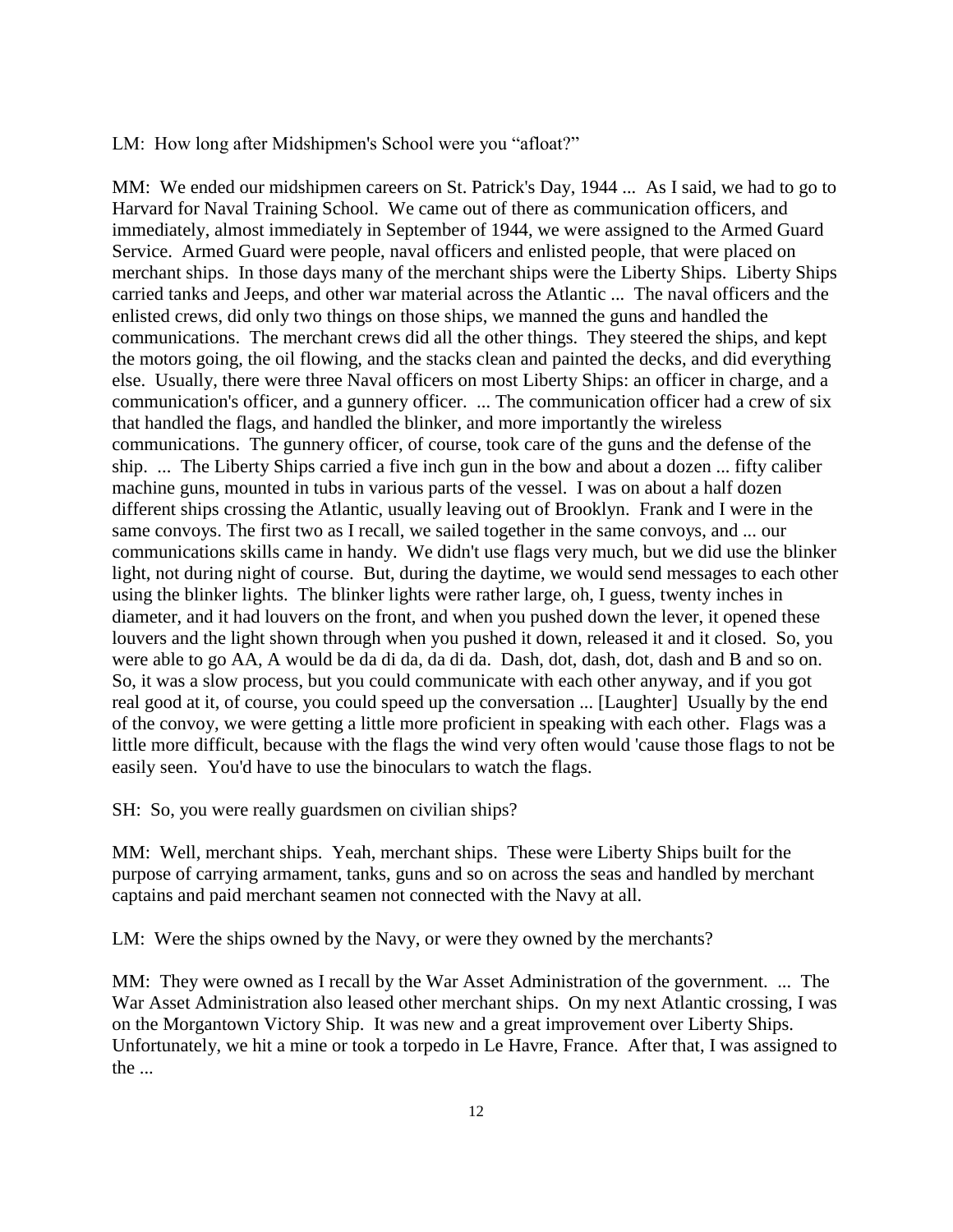---------------------------------------END OF TAPE ONE, SIDE ONE------------------------------------- ---

MM: Pacific Theater. My ship was on an old United Fruit Line vessel called the *Delphinus* that had been acquired by the Navy ... and was subsequently returned to the United Fruit Line Company, after we had used it for our purposes. It was a refrigerated supply ship that we hauled mostly meat around to the various installations in the South Pacific.

LM: How were your conditions on the ship, sleeping wise? Were your quarters the same as on a military ship, or were they better or worse, in your opinion?

MM: ... When I was in the Atlantic, the Liberty Ships were adequate. The officers had private quarters ... We used a common commode ... and a common shower area. I had the good fortune, while I was still in the Armed Guard Service in the Atlantic Theater, to be assigned, as I said, to a brand new Victory Ship. The Victory Ship was the successor to the Liberty Ship, and the Liberty Ships rolled a great deal, because where they had to go, which was in shallow water. The hull was made like a bathtub on the bottom, and the result was you did a lot of rolling ... They were able to design the Victory Ship so that they didn't roll quite as bad. In fact, they were very, very nice, and this was a brand new one, *Morgantown Victory*. I felt that I was on a luxury vessel, and I did have a nice cabin, clean, brand new paint and all. [I] was fortunate as could be. Unfortunately however, we had a little bit of a problem in Le Havre ... The number five hold was blown open, either because of a submarine attack, or a mine. I'm not sure which, and that vessel had to be left behind in Le Havre for repairs. And I returned to the United States on the Liberty Ship, ... as a passenger this time. However, I was assigned again, to another Liberty Ship and had to make another crossing, before I was sent to the South Pacific.

SH: You and your brother managed to stay together for a long time, even through military service. When you were transferred to the Pacific, did he go with you, or did you part ways at that point?

MM: That's ... a good question, Sean. Frank seemed to have a little more good fortune than I did, and one that happened to him, was that after he was released from the ... Atlantic Theater and the Armed Guard Service, he was assigned to a vessel called the *Henrico*, which had been damaged by kamikaze planes, and was in dry dock at Treasure Island, in San Francisco. So, he was assigned to that, but the ship wasn't ready for him. Accordingly, he was living there, kind of a "Life of Riley," doing nothing [except] waiting for the ship to go back into service. In the meantime, I had the misfortune of losing ... the Victory Ship that I was telling you about, the *Morgantown Victory* and having to come back to the U.S., and then make another crossing, before I was released. Finally, I was released and I knew where Frank was, and I knew what his story was ... I guess we phoned each other, and I said, "Frank, I've got orders to go to Treasure Island. I'm going to be out there with you." He said, "Great." So, I took the train, and after four days, got off at San Francisco and he met me, and we went out to Treasure Island, had a nice weekend. Monday morning I reported, as you had to do, to the Port Director's office. There were orders waiting for me. [Laughs] I was being sent to Auckland, New Zealand on first available transportation, while he was still there waiting for the *Henrico*. So, off I went on a ship as a passenger again, it was a *Moore McCormack* ship this time called the *Moore McTern*. Again,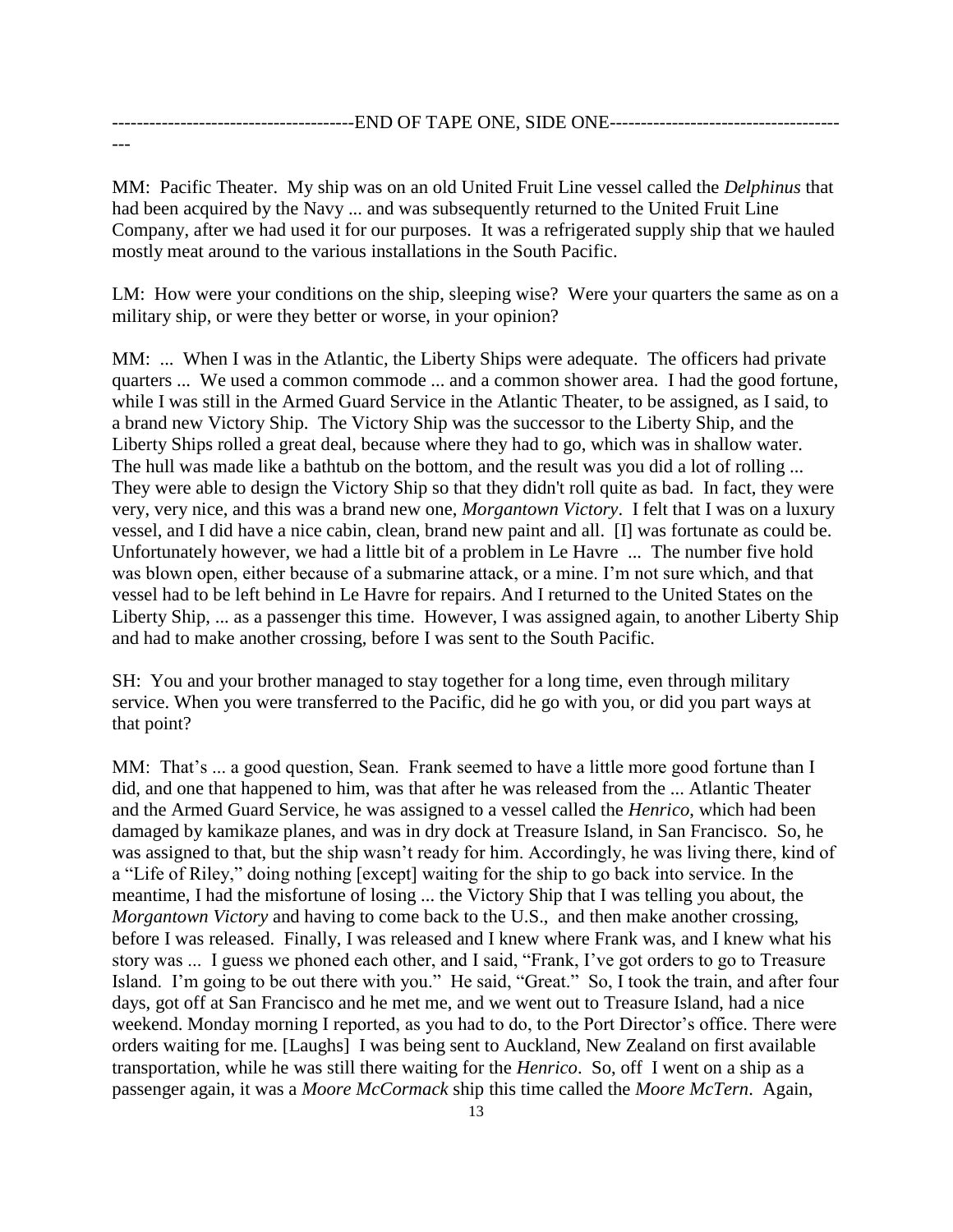one of those acquired by the Navy under the War Asset Administration ... While I was on that vessel, we dropped anchor at Pearl Harbor, the Pacific war ended. By the way, the Atlantic war had ended some months before that in, April of 1945. So here I was out on the Hawaiian Islands on the *Moore McTern*, heading for Auckland, New Zealand while Frank's still back on Treasure Island waiting for his ship. I found my way down to Guadacanal, where I was left and got air transportation, military air transportation to Auckland, New Zealand, and got aboard the *Delphinus* as communication officer there, relieving the communication officer, who had now enough points that he was coming home to be discharged. As it turned out, I would be there August through May, about eight months, or nine months before I'd be discharged from the service. So from Auckland, New Zealand, which was a very nice city, enjoyed being there, we toured the South Pacific, New Hebredies, Espiritu Santo, Guadacanal, and some of the other islands, the Marshall Islands, carrying mostly food, refrigerated food. We were a refrigerated supply ship to our naval positions in those areas, and our final trip was to decommission the vessel. No, pardon me, our final trip was to the Philippines to carry a load of potatoes up there, and that was sort of interesting, because the Philippines people won't eat potatoes. So we got them up there and they loaded them on the barges, and took them out into the ocean and dumped them. We didn't know that. [Laughs] But [at] any rate, after doing that we were told to go to San Francisco and it was then indicated to us that we'd receive further orders. Expectation was high that we would decommission the ship, give it back to the refrigerated supply people. But that wasn't true. When we got to San Francisco, we received orders to go to the Aleutian Islands, up, you know, to Alaska, and bring some food to the ... naval people up there. The only problem with that was we didn't have any heat on the ship. Before I got aboard it, the ship had run aground on a reef down in the South Pacific. To get it off the reef all the radiators on the ship were tossed overboard. So we were without heat, and we couldn't go to the Aleutian Islands without any heat aboard the ship, we'd freeze to death. So when the port director realized that, he rewrote the orders, and now we did indeed decommission the ship by going down through the Panama Canal, having picked up a load of bananas in Quito, Costa Rica. On Easter Saturday, 1946, we loaded bananas, Easter Sunday we took off and headed down for the Suez Canal ... pardon me, the Panama Canal ... Over into the Gulf, and then up to Algiers, across from the New Orleans, where we decommissioned the ship, somewhere as I recall around the 12th or 13th of May, 1946. Yeah, 1946. I was married June  $1<sup>st</sup>$ , of 1946 to the young lady that I'd met in Midshipmen's School, two and a half or so years before that.

LM: During your travels on the ship, did you find it hard to communicate with her?

MM: ... Originally, it wasn't hard. We would write to each other. That was the principal way of communication, ... especially when you were in the South Pacific ... Normally, I can only speak for myself, there'd be an accumulation of mail waiting for us when we'd get back, let's say to Auckland, which was our permanent address. So, if we were gone for two weeks there'd be five, six, maybe eight letters there, and I'd arrange them, of course, according to the dates and so on. I can't speak for sure how our mail was handled, but I tried to write on a regular basis. But again, I'd mail all four, five, six, seven letters at one time covering a period of ten or twelve days. So, I'm sure that they arrived as mine did ... Keeping in touch with Frank my twin brother, was interesting, and I'll tell you two stories, both true ... and both happened in New Zealand. I was walking along Queens Street, as I recall that was the name of it, the principal street towards the ship. When another officer passed me, and I noticed out of the corner of my eye as he passed me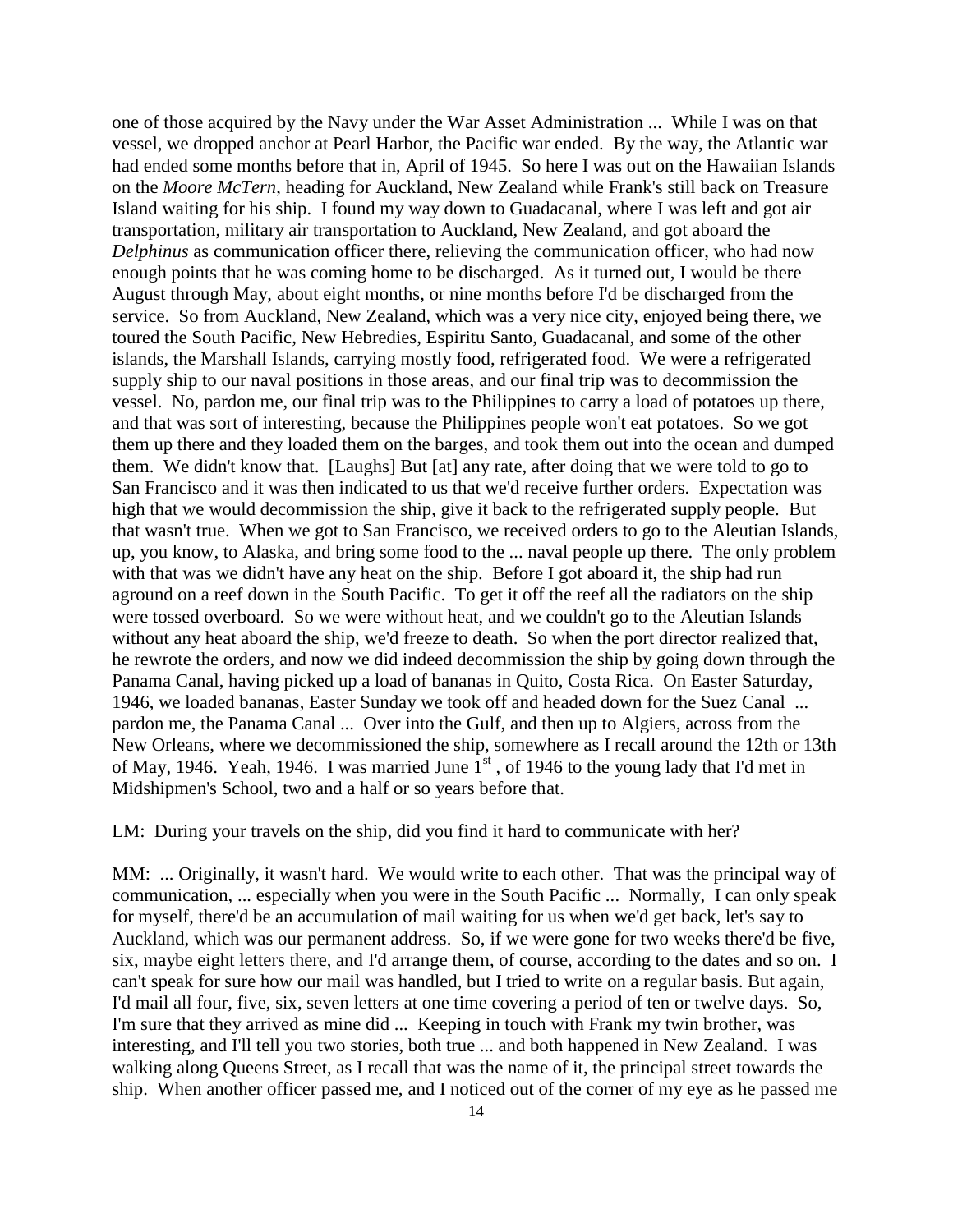that he kind of gave me a look. He turned around, and came up in back of me, and looked again at me and I stopped now, 'cause I was aware that there was something going on here. And he said, "Frank, don't you recognize me?" and I said, "If I were Frank, I would." And I explained to him I was Frank's twin. It wasn't three or four months later, that I was the Officer of the Deck in port, and we had a ... paymaster. We had a CPA aboard, who was an officer, and he was able to pay anyone who could present the proper certification that they were entitled to be paid. A PT Boat pulled alongside when they saw the paymaster's flag, and two officers came up, saluted the Ensign and saluted me. After the second officer saluted me he hesitated. He looked at the other officer and looked back at me and said, "Didn't I just see you in the Officers' Club?" I think he said Guadacanal, but I'm not positive exactly where it was. I said, "Well, I've been there, ... but it was some time ago. A good half year ago." "No, no," he said, "it was just four or five days, I was with him last week." I said, "No, but I have a twin brother. Could it be, do you remember his name? Was it Frank?" "Oh, yeah, yeah. It was Frank, wasn't it you?" [Laughs] Again, I bumped into someone that had seen Frank, and apparently knew him well enough to confuse him with me. And I thought that was rather strange to have those happen in Auckland, New Zealand ... When the ship that I was on, the *Delphinus* was sent back to San Francisco, ... we had one little side trip that we had to take to Seattle. You ask me about communicating. When you'd get to San Francisco, or in this case to Seattle, you had access to telephones, and I would call Gene at home, talk with her. This was my prospective wife and, of course, talk to any other members of the family ... In Frank's instance, I didn't know that he was somewhere in the neighborhood, but he had gone to the Port Director's office and found out the movement of ships and found out the *Delphinus*, my ship, was coming to Seattle, and we had had a tough crossing coming out of Pearl Harbor to Seattle via San Francisco, heavy, heavy fog. And as navigator, I'd been promoted from communication officer to navigator, but I also had other duties. But nevertheless, I was up all night, the night that we made our attempt to find the Straights of Juan de Fuca, going up to Seattle. We had about one hundred miles to go, once we got out of the Pacific Ocean, up the Straights of Juan de Fuca to find Seattle. Heavy, heavy fog, and when we finally got in there and anchored safely, I was exhausted. So, I put a little sign on the door, "Don't disturb." I'd found the sign from the ... one of the hotels, and slept for about ... three or four hours. I then went to the saloon, and had some coffee and breakfast. While I was there, twin brother, Frank, came aboard the ship. He knew where my cabin was, 'cause he had someone show him. He saw the sign, "Don't disturb," and went in, and waited for [me] ... He was going to surprise me. In the meantime, the captain, Captain Armbruster of the ship, sent down the steward to have me come up to his cabin. [Laughter] So the steward saw the "Don't Disturb" sign on the door, and went back to the captain and said, "Mr. McIntosh has a "Don't Disturb" sign on his door." Oh, Captain Armbruster comes down himself, and he opens the door and there's Frank. [Laughter] He starts to chew Frank out. Telling him that he doesn't stand for any officer who would refuse to come when he's summoned, and he didn't like the idea of that steward having to see that "Don't Disturb" sign on the door. Well, about that time, I came along back from the, from the saloon and the Captain was dismayed when he looked at Frank and looked at me, and looked at Frank and looked at me. [Laughs] But that had a happy ending. He finally chuckled to himself over what had happened. So you know, there are enough things that happened accidentally that allow you to keep in touch, this being one of them. I guess you'd say it was accidental that Frank was there. But, very memorable events and sometimes with a happy and occasionally humorous ending.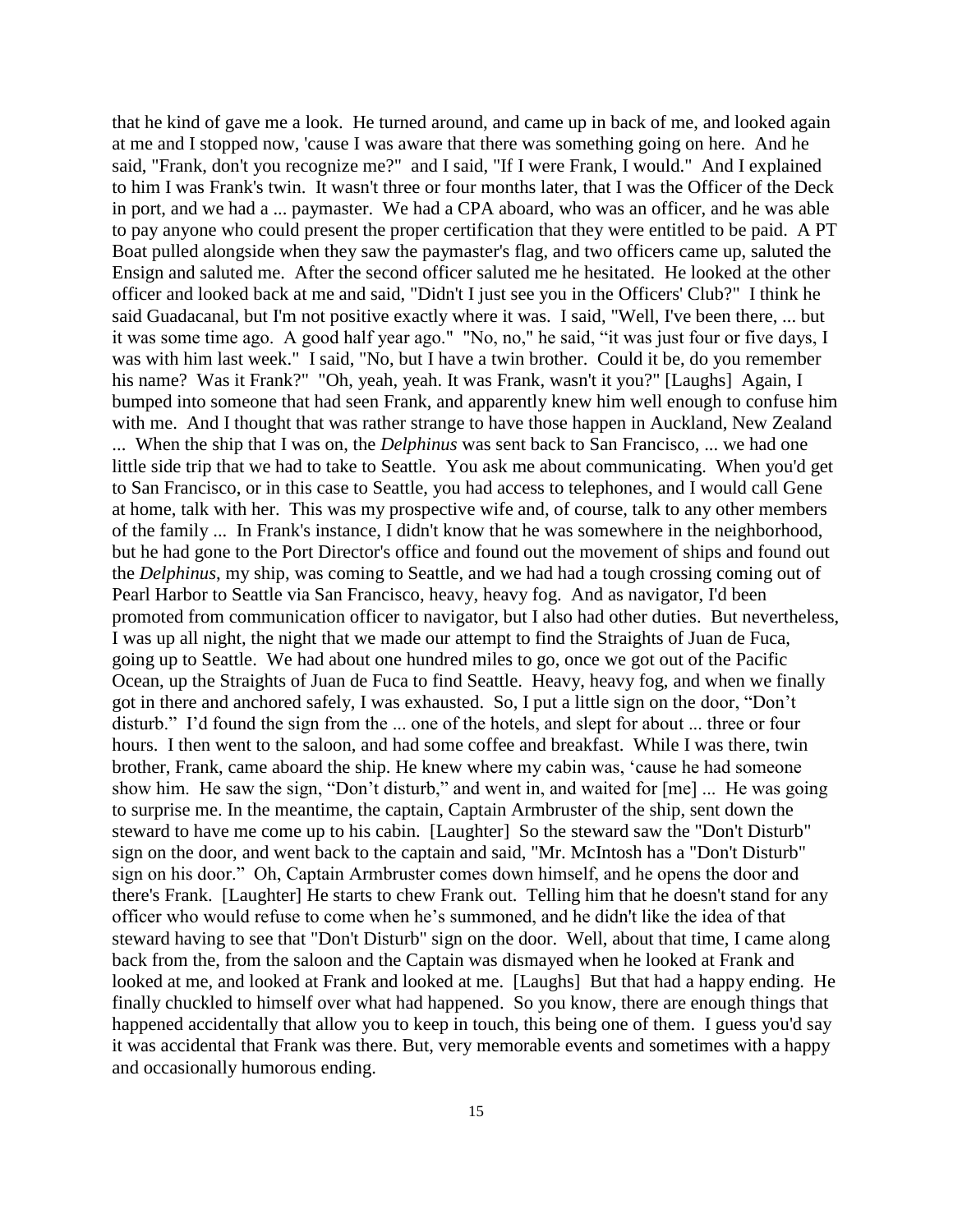LM: The Navy was segregated at that point. Did you have any encounters with minorities?

MM: Did you say the military was segregated? Was that your question?

LM: No, the Navy was segregated, and I just wanted to know whether you encountered minorities on your ship? What positions did they hold?

MM: I remember absolutely no discrimination. First of all, I can't recall any black people being involved in any of the activities that I had. Certainly not aboard ship, we just didn't have any, any black people aboard ship. And when I was ashore, I had very, very little contact with anything other than white officers, as well as white enlisted people. To answer your question, I'm not aware of any discriminatory activities whatsoever in the military. I'm sure there were, but I just wasn't exposed to them.

SH: You didn't notice any discrimination, as far as Jewish people on the ships either, or in the Navy?

MM: No. One of the great things about a uniform, and we could apply this to schools, high schools especially, one of the great things is that it strips away any controversy that you may want to engage in with respect to a person, the way they dress, and once you remove that, all that's left generally is the face of the individual. That face ... it's hard to discriminate against just a face. You can discriminate against a person if you don't like the way they dress. You may not be aware that you're discriminating against them, because you don't like the way they dress. But you are if you talk negatively about them, or to them. Once you put on a uniform, and your uniform is similar or possibly identical to the other person's uniform, you minimize the likelihood of any discrimination. So, now I can't say there was any discrimination that I was exposed to ... or noticed people discriminating against others. As I think back on it, the officer in charge of the first ship that I was on, which was the Walter S. Reed going back to the Armed Services, was ... Jewish. Loftus was his name, nice guy. But no thought of discrimination on my part. As I say, I lived in a very cosmopolitan community and we were all Roman Catholic that I attended school with, but outside of school ... the population ... was diverse. No, I just don't have any recollections of discrimination, military or otherwise.

SH: Do you recall being here the day that Pearl Harbor was bombed?

MM: Oh, yeah. Yes, I do very well. I was working at Thodes. That was a big thing for me because ... do you remember Thodes restaurant downtown? I guess it doesn't exist anymore.

SH: No, not anymore.

LM: Where downtown? Do you remember the street name?

MM: The main street, right across from where the ... as I recall, right across from where the dime store was.

LM: Over on George Street there.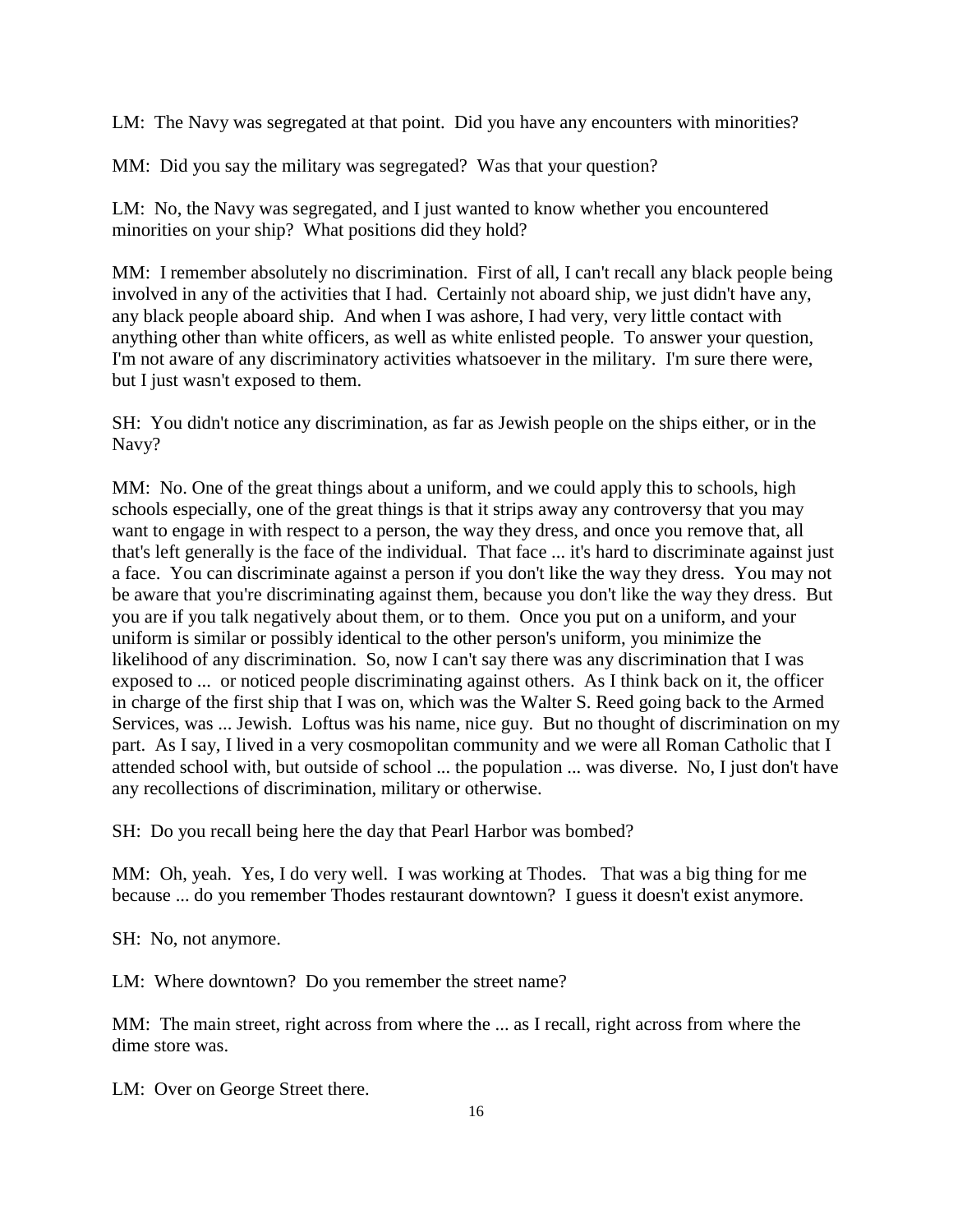MM: George Street, exactly. Thode, Mr. Thode was of German extraction, he had a heavy German accent. On the second floor, they made chocolate. On the first floor, they had a restaurant, a nice soda fountain, that was very, very busy at lunch ... My role there was a busboy. I would pick up the dishes off the table after the customers were finished, and I would have a meal that was an important part of my pay, and each waitress or waiter, would give me a nickel or a dime as my reward for helping them keep the tables clean. So, I'd get a nice big meal, always refreshing, and I was always hungry. And you know, get maybe sixty, seventy cents in my pocket, and I felt pretty good having done that ...

SH: So you worked only for tips?

MM: Yes. That's correct, and of course, the tips only from the employees, the waiters and the waitresses. I didn't have any direct tips from the public as such.

LM: Did Frank work there as well, or no?

MM: [Laughs] He worked there once. He came to relieve me. One of my jobs was to make the coffee, and if you're familiar with how coffee was made in those days, there were two, sometimes three, in this case there were three large chrome plated tanks. And there were valves that you had to open and close in order to get the water, cold water into one tank where it would be heated and then after that, after it was heated, it would go into another tank and would make coffee. It was a little complicated but once during the last half hour, before I would normally go to Thodes I had something else to do. It was very, very important that I do it, so Frank was going to take care of it for me. I drew a little skit, "Frank, now this is what you do. Turn this valve, and then you know, put the coffee in here and so on." Well, I didn't do a very good job of giving instructions. He got down there and everybody accepted him ... as me. But the coffee didn't get made, and Mr. Thode almost had a fit, because it was a very, very important thing to have an adequate amount of coffee. And, "Fired, he's out. Out, out." ... Frank was able to go to one of the others employees there and explain to them what had happened, 'cause Mr. Thode wasn't taking any explanations. As far as he was concerned, it was Mike, who should know how to make coffee by now, and who wasn't doing it. But, Frank was "persona non gratis" there. I was able to come back with apologies to Mr. Thode, and resume my career as a busboy. But, yeah, we had some strange happenings when we tried, one to fill in for the other.

LM: So, you were there when you heard about Pearl Harbor?

MM: Oh, yes. Yes, you brought that up a little while ago, didn't you? Yeah, I was at Thodes, at the time I had heard on the radio what had happened. But, I was able to listen to President Roosevelt's speech, and the restaurant was very, very quiet as he spoke for the twenty minutes, or so, that it took him to declare war ... from his speechmaking. Yeah, very, very interesting time. I remember thinking to myself that ... my life was going to be changed. I was at an age where it was very, very likely that I'd be in war, very, very soon. I didn't know at that time that I'd be in the Navy. I just knew that I was draftable, and of course, if you're draftable, you want to, at least I did, want to remain un-drafted. So the way that you do that is to be sure that your grades are good and you're not being asked to leave college, because once you leave college, you're gone.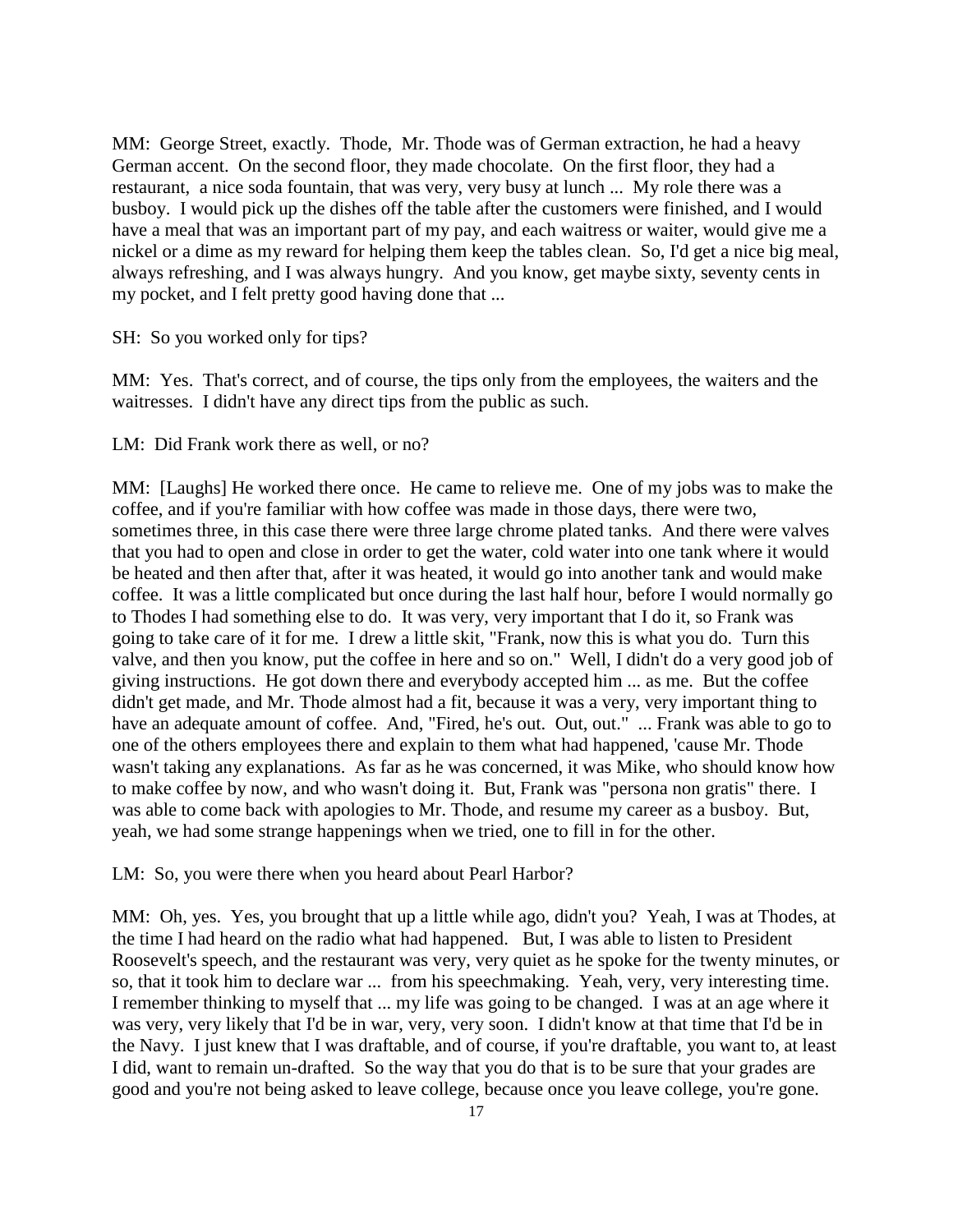You're drafted. So against that background, my grades improved and I did, eventually along with Frank survive, and get into the V12 program.

SH: Now you were at Pearl Harbor on the day that VJ Day was declared.

MM: That's right.

SH: So what was the attitude like there, especially considering its position in the war?

MM: We knew of course, that ... it was likely to end fairly soon because of the bombing that occurred several days earlier ... There was quiet, relief, on the part of the people, on the ship. There was also an awareness that it wasn't completely over because there were some ships still at sea that might still want to conduct war. And we knew, too, that there were pockets of Japanese on many of the islands in the Pacific, where they might not get the word that the war was over, or wouldn't believe it. Some of those were very, very dedicated. Consider, for example, the kamikaze pilots. They were on a death wish once they became Kamikaze pilots, they were going to die and they knew it, and they wanted to. So, against that background while we had some relief that the war was over, we knew that we were still in danger, there was still a danger ... things didn't change when we got underway. It was blackout, we blacked out the ship. Sailed without any running lights, without any lights at all, and made sure that we acted like there was still a war going on. Nevertheless, when we were in port, it was a ... lot different feeling ... I remember going ashore in Hawaii, we anchored in Pearl Harbor. The submarine people, I did meet some of them, I was a transport, as you know. Submarine people had established R&R at ... Royal Hawaiian Hotel. Just the finest hotel at that time, and probably today, too, on the main island of Oahu. Then I went ashore, and had my own room ... lived very, very nicely ... with some of the friends I had made on ship, who were in the submarine service. But, yeah, I remember having mixed feelings, glad that the war was over but realizing that we could still be at risk ... Sometimes we made our own risk. I remember, when I was on the *Delphinus* having gotten to Auckland and now being at sea, the captain decided it was a good day to practice gunnery. The war was over but we were going to practice gunnery. We hadn't shot that fiveinch canon recently. ... We almost blew ourselves out of the water, because the crew having been rusty and not knowing too well how to deal with it, had turned the canon down as the ship ... had heaved upward, and now they fired it as the ship came down, and the damn thing exploded, you know fifty feet ahead of us ... That shell, the shock of that shell hitting the water, fifty feet ahead of us, I thought would blow a hole in the bow. It didn't, but it frightened us all that we almost shot ourselves out of the water. [Laughs] Sometimes you're your own worst enemy. That was the end of the gunnery practice. Absolutely, yeah. [Laughter]

SH: What kind of R&R experiences did you have while you were in Hawaii?

MM: Well, I just explained the only one that's significant, and that was ... Getting to stay at the Royal Hawaiian Hotel. We were back on one other occasion, as I was telling you when we loaded ... potatoes up for the Filipinos and were told then to go to San Francisco and proceed from there on, where we would decommission the ship eventually ... And in San Francisco, or before going to San Francisco, we stopped in the Hawaiian Islands, and with three or four other fellas from the ship, we'd go ashore at night. In those days the city started to returning to post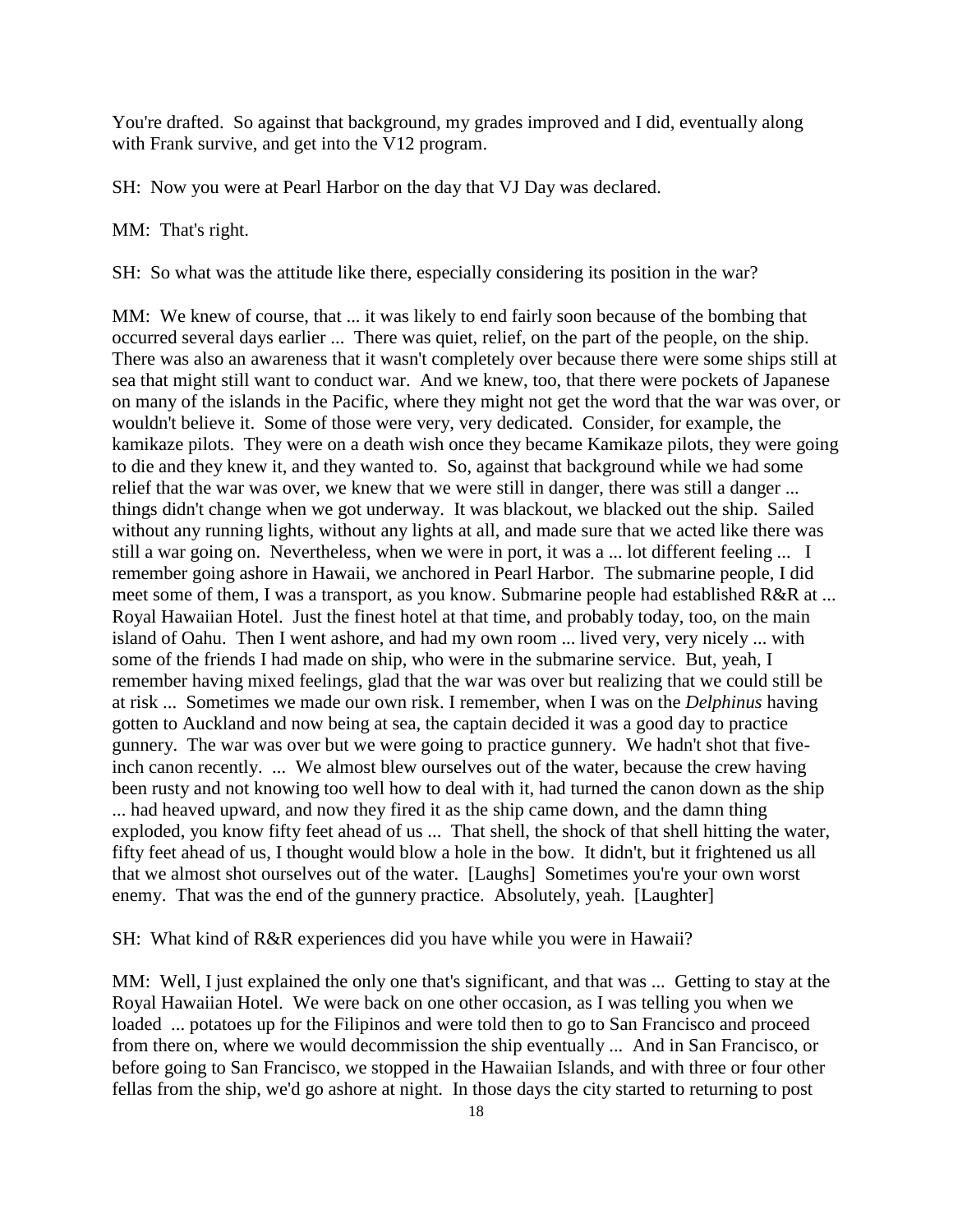war days, or pre war days, if you wish. Where it was more normal, you could get around a little easier and the entertainment was adequate. That was ... that was a nice time, a nice visit that we had there, but nothing outstanding. In San Francisco we were able to go ashore, of course, and eat at some of the finer restaurants, and as I say, things were starting slowly to return to normal with respect to ... post war activities.

LM: In returning to normal, what were some of your recollections, pulling into Pearl Harbor, of the carnage? Did anything stand out in your mind?

MM: Good question ... The area that we used was ... outside of the area where the attack by the Japanese had occurred, and except from a distance, we didn't see any of the carnage. If you used binoculars you could see some of the superstructure of some of the vessels lying there. But, you stayed away from that area for obvious reasons. You know, you didn't want to be running onto something submerged. So, you were kept away from that by buoys and so on ... It wasn't a big thing. One thing I do remember was that we were there in August, on my first visit, and subsequently on another visit in February, and it rained every afternoon at three o'clock. [Laughter] Heavy downpour in February. That was the rainy season. It would rain for a half hour, forty-five minutes, the sun would come out, and it'd be all over with. Now it was an interesting time of my life. I moved around quite a bit, ... both in the Atlantic Theater, and, of course, in the Pacific Theaters, too.

SH: When you decommissioned your ship, you said you were down near New Orleans. Where did you go from that point?

MM: Yes, the naval facility was across from New Orleans in Algiers, and I left the ship there and ... went home to Kearny, New Jersey. I was met at LaGuardia Airport by my family, and stayed just a few days there, because my marriage was coming up on June the  $1<sup>st</sup>$ . I had called Gene from Seattle several months before that and things had been put in motion for a June  $1<sup>st</sup>$ wedding at St. Luke's Church in Oak Park, Illinois, a suburb of ... Chicago ... The family all got on an airplane and flew out. The services, as I said, were held at St. Luke's Church. Frank was my best man. We wore our Navy whites, ... the hotel reception was at the Edgewater Beach Hotel.

LM: What was it like coming home, after your naval experiences? How had America changed in your opinion?

MM: That was a big factor, because I was in and out as I finished the trips across the Atlantic and coming back. I'd usually have anywhere from three or four days to a week, or seven, or eight, or nine days between having to get back on a ship and go ... So, I was able to keep up with things.

I do remember people talking about rationing, and some of them had some difficulty getting enough of this or that. Women were the worst, they couldn't get their nylon hose, you know. Or those that were smokers couldn't get enough cigarettes. But there ... was, there was not a great, at least in the contacts that I had, there was not a great deal of difference between how people responded during the war, and how they responded immediately after the war.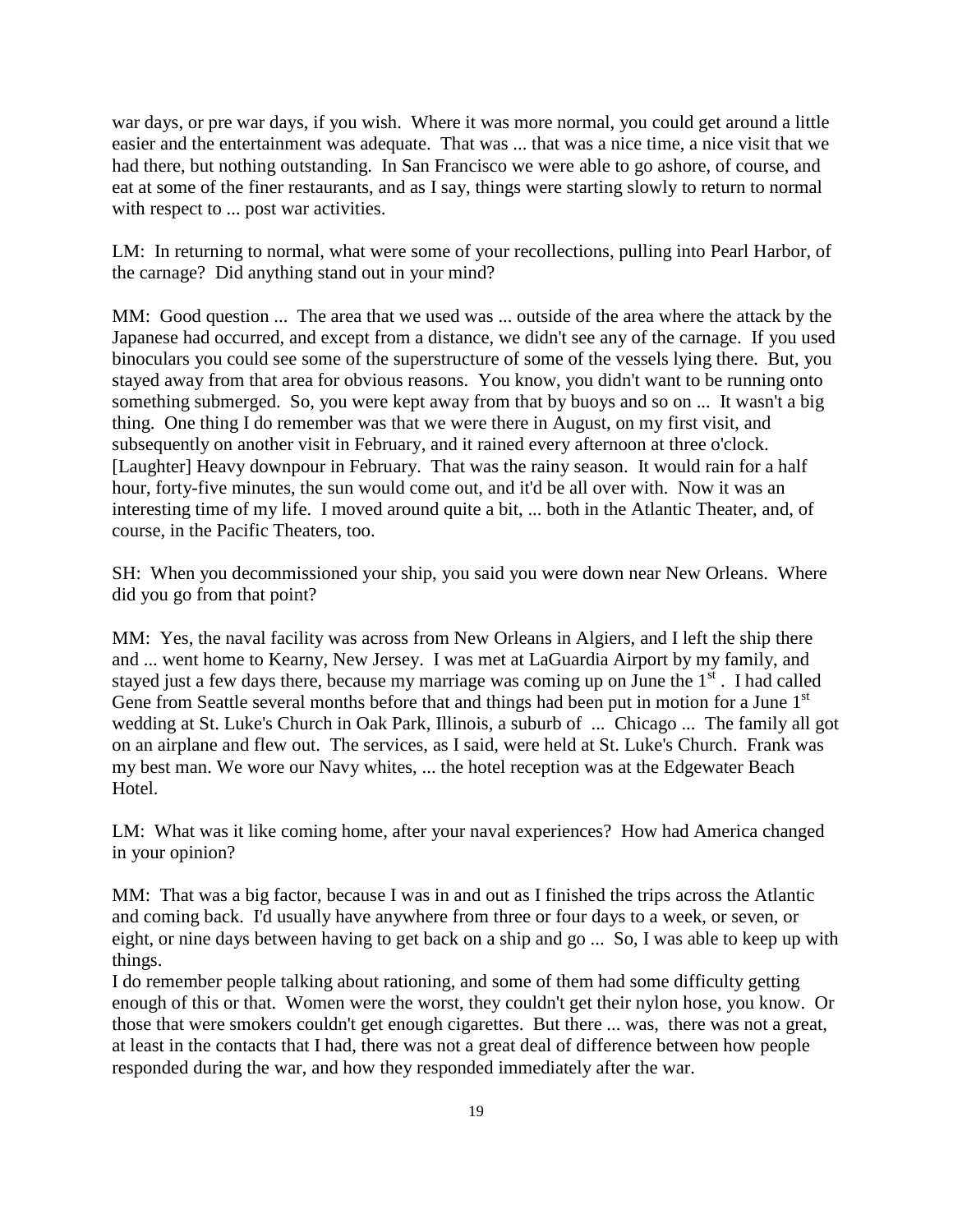LM: During the Navy it sounded like you ate pretty well. Did you have any shortages of food while on the ship?

MM: Well, of course, in the South Pacific we did eat well because we were on a refrigerator supply ship and we carried fine meats, steaks among them. It wouldn't be unusual for us to have steak four or five times in the course of a week.

LM: Wow! [Laughs] You ate very well. [Laughs]

MM: That was always true, but it was generally true we'd have a mixture of vegetables, as well as meats that we would carry. At times, I'd just as soon have a hot dog, instead of steak. It was that common that we'd eat steak. So, we ate well, sure did ... In the Atlantic when I was on the Armed Guard Service, we ate well too, and I often thought that was largely because it was a merchant ship. The merchant sailors were well cared for, well paid, and of course, well fed as well, and we participated in their food.

SH: So, when you came back again you went on to law school, is that correct?

MM: Exactly. Yeah, as soon as we were able to do so, we enrolled in New York University School of Law. We were back together again.

SH: You and Frank, back together again.

MM: Yeah, right. Exactly. We were both married, by the way. Frank married two months after I married ... The City of New York had made arrangements to refurbish, with State help, buildings on what was called North Brother Island. North Brother Island was developed by the Coast Guard during World War I. They had built a hospital there. The hospital consisted of ... about seven or eight buildings. Each approximately four stories high, with one somewhat larger building that housed the medical facilities that were needed. These other buildings that I just described were largely ... patients' rooms, and recovery rooms, and so on. These were now fitted out as apartments and served by a ferryboat. So, after qualifying for law school, we were allowed ... to apply for and did receive housing on North Brother Island ... We had to be sure that we got up early enough to get the ferryboat, so that we wouldn't miss class, and coming home sometimes at night, if you weren't careful, you might have a long wait, because if you missed that last boat, it might be four or five hours before another boat would take you over to the island, and occasionally we did miss that last boat, sure, especially on weekends.

SH: What did you do for the four or five hours while you waited?

MM: ... Yeah, just like being in an air terminal, you know, without the facilities ... do the best you can [laughter].

SH: How much did the GI Bill help you at this point?

MM: Quite a bit. Oh, yeah, quite a bit. The GI Bill was an absolute necessity if you were gonna keep body and soul together ... It was very generous. Tuition provided ... an allowance was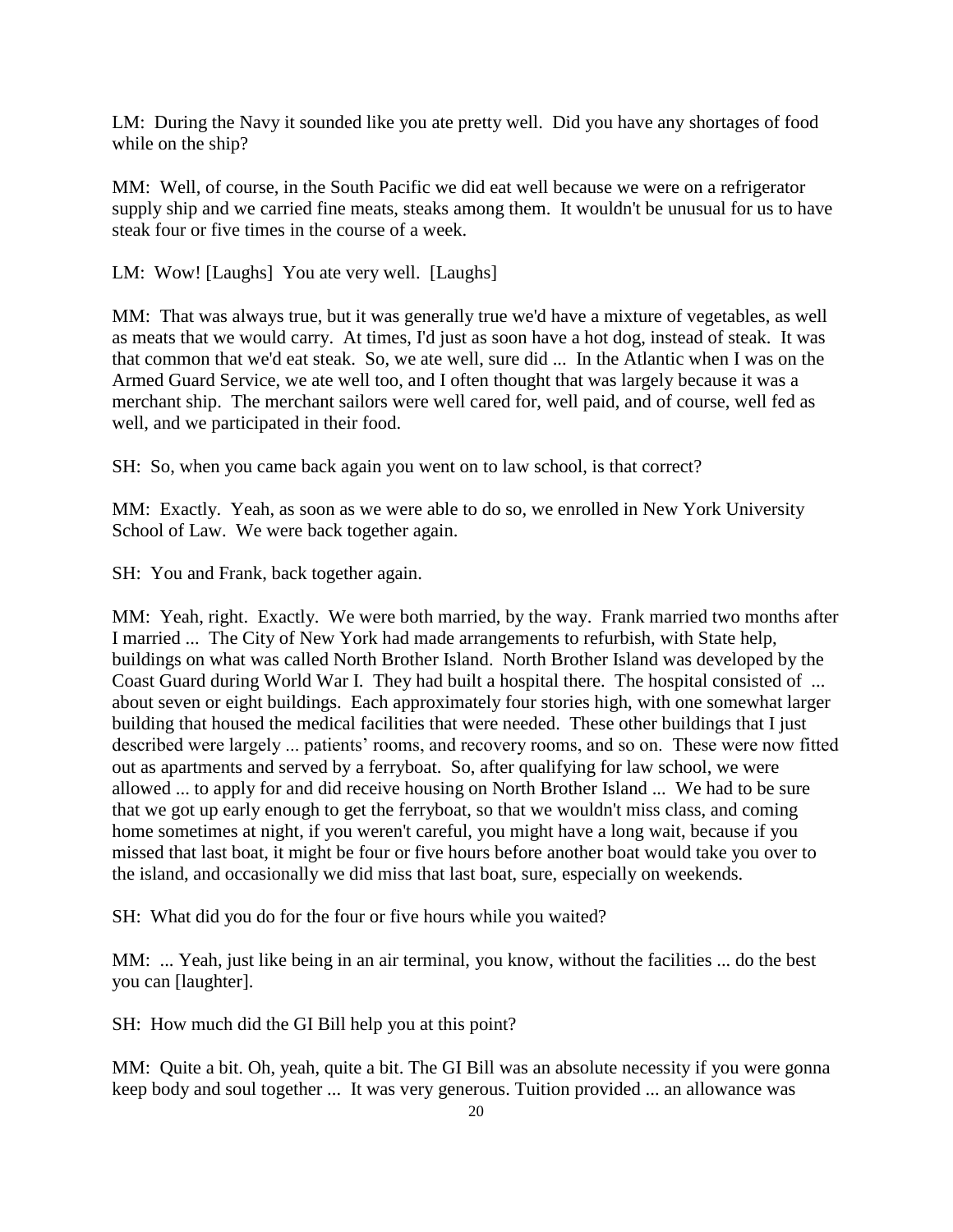given to you as long your grades maintained a certain level ... It was adequate to ... just buy your food, pay your rent, and that was it. You didn't have much left over for anything else. So against that background, Frank and I went back to doing what we had done at Rutgers, and that was delivering newspapers. When we were at Rutgers, I think I missed that. We'd done a number of things including deliver the *New York Times* and the *Herald Tribune* on campus. Now we were back in that business again, when we were in law school on North Brother Island, because everyone on North Brother Island was in a school of higher education. Either at Fordham, or NYU, or Julliard School of Music or one of the other, Hofstra, and so on, Pace, and whatever school nearby was available.

SH: Were they all former military?

MM: All former military, correct. All veterans, correct. More than half of them were married, like Frank and myself. But, they did have a place there for the single fellas as well.

LM: As a result, of most people being married and in the military over there, were there lots of social organizations for your wife to get involved in, while you were studying?

MM: ... No. Many of the wives did go ashore, and had employment, and some of them were themselves students. They were in the military, and some of them were also attending colleges. No, there was very, very little social outlet for ... the women. The men did organize an American Legion Post on the island, and that gave us a chance to have dances. So, we organized our own dances with a record player .... Rarely, did we have anything other than that to entertain ourselves with. Entertainment, I think, was not found, by the families on the island, some of them had little babies, it was found ashore. Down on Forty Second Street going to a movie or something of that sort. I kept in touch, to this day, with a fellow and his wife, who at that time had one child. His name is Lou Minella. Lou Minella, and I still to this day see each other on a regular basis. We met when he was at Fordham attending ... School of Business and I was at New York University School of Law. We were neighbors, as a matter-of-fact, they had a little child at that time six months or so old, and as time passed acquired two other children. But, they live now within a couple of miles of where I live in Dallas. It's nice to have friends like that ... who remember the past as easily as you do, and sometimes refresh your memory on things that you might have forgotten.

LM: Did your wife work or did she go to school?

MM: Yes, but that became an expensive proposition, because, in those days a woman might get a job as Gene did for thirty-five cents, forty-five cents, fifty cents was big money, per hour.

LM: Wow. [Laughter]

MM: And she found employment with Dr. Apple at the New York University School of Business, which was in the same building that the School of Law was in. However, at the end of the day we'd have to eat, and very often eating meant stopping in a restaurant, and we'd spend more for food than she had made in the course of a day ... [Laughs] Of course she had to buy lunch, too. So, it became expensive and against that background, after about a year of trying to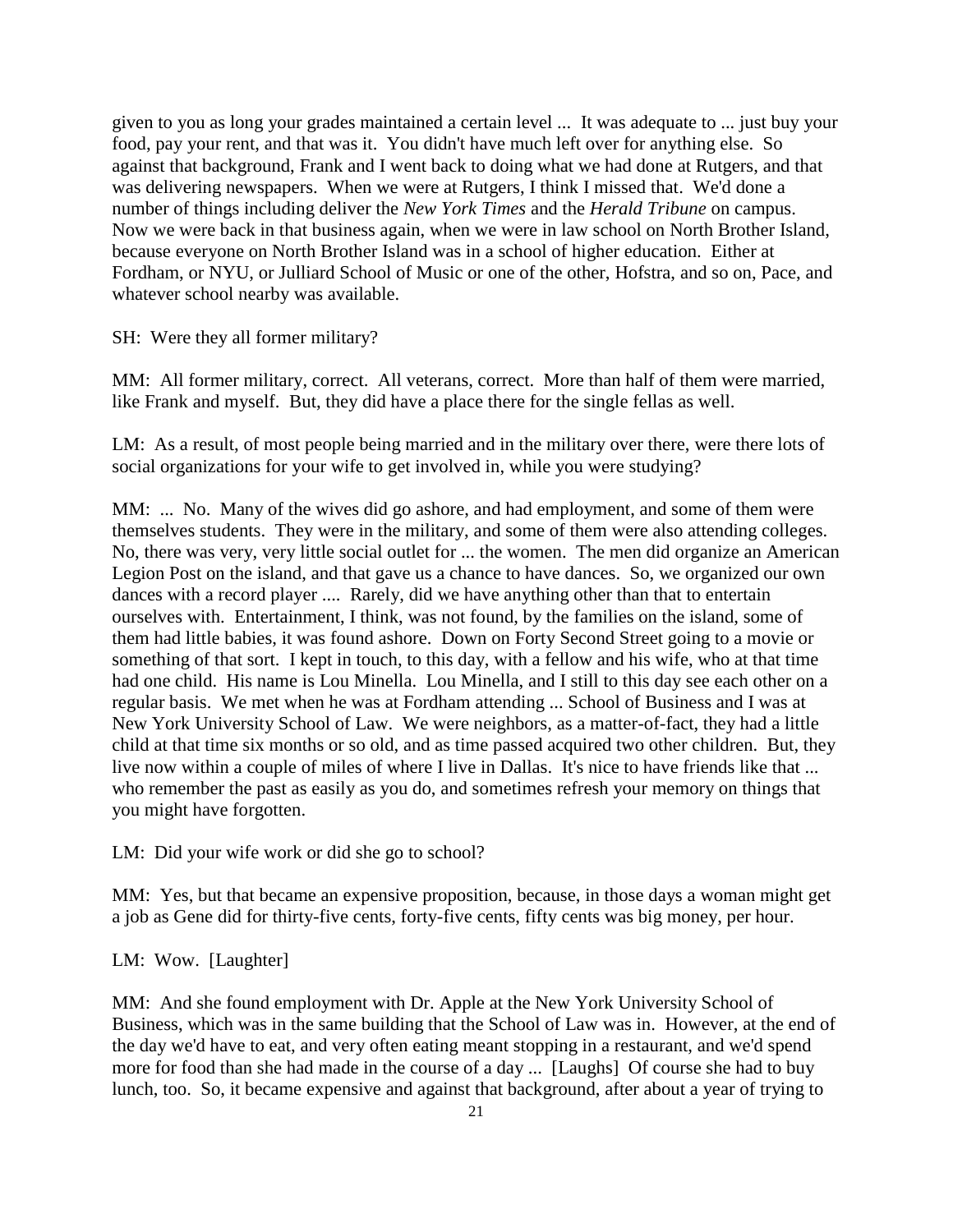earn enough ... by her working it was decided that it would be better if she didn't ... That's when Frank and I started to develop the newspaper route, to supplement our income. That was a far, far more effective way to get money and not have expenses involved with earning a living.

SH: When you ate your meals together, was it you, Frank, and your wives?

MM: No, we kept separate that way. Our apartment was on the first floor, his was on the third floor. And the apartment consisted of one fairly large room with a kitchen area at one end, and we had our table very, very close to that area so we ate our meals there. The other end of that big room had a couch on it that could be used as a bed. It would open up into a bed. This was furniture that we bought. And then there was a somewhat smaller room, about the size of this room that we're in now, that was a bedroom, and off that bedroom was a bath, a shower and a commode and a sink, and that was it. It was not a very large area. I'd say probably eight hundred square feet, if that, maybe a little less.

LM: You stayed there for how many years?

MM: ... Almost four years. Yeah, I moved from North Brother Island, as most of the people were doing, as they graduated from school. I moved to White Plains, New York and settled there in an apartment, before buying our home and moving to more permanent quarters, and we stayed in White Plains until 1960, so we were there for about eleven or twelve years, and moved to Dallas in 1960.

SH: Did you stay active with that same American Legion group, that you formed on the island?

MM: No, no. I did keep in touch with one or two of the individuals but, as you can imagine, Sean, as we all graduated we went to different parts of the country, and the American Legion Post just dissolved. One fellow that I remember very well, tried to keep it going but eventually, it was just him. [Laughs] You can't have a post if you've only got one guy. [Laughter]

LM: Did Frank travel to White Plains with you?

MM: No, ... not at all ... Frank was called back into the Navy. And became Assistant Legal Officer, after completion, of course, of law school, in New London at the Groton Submarine base there. Actually, it's Groton across from New London. I remained in New York City and went into the insurance business.

---------------------------------------END OF TAPE ONE, SIDE TWO------------------------------------

--

MM: Yeah ... Frank settled in Groton, as I said, and became the Assistant Legal Officer on the submarine base and I settled in White Plains. We visited on a regular basis, both in White Plains as well as New London, Connecticut. It's only two hours, or so, a drive from one city to the other, and that's the way it continued. Frank prospered very well in his practice once he was discharged from the Navy, which as I remember occurred in '52, or early '53, and in my business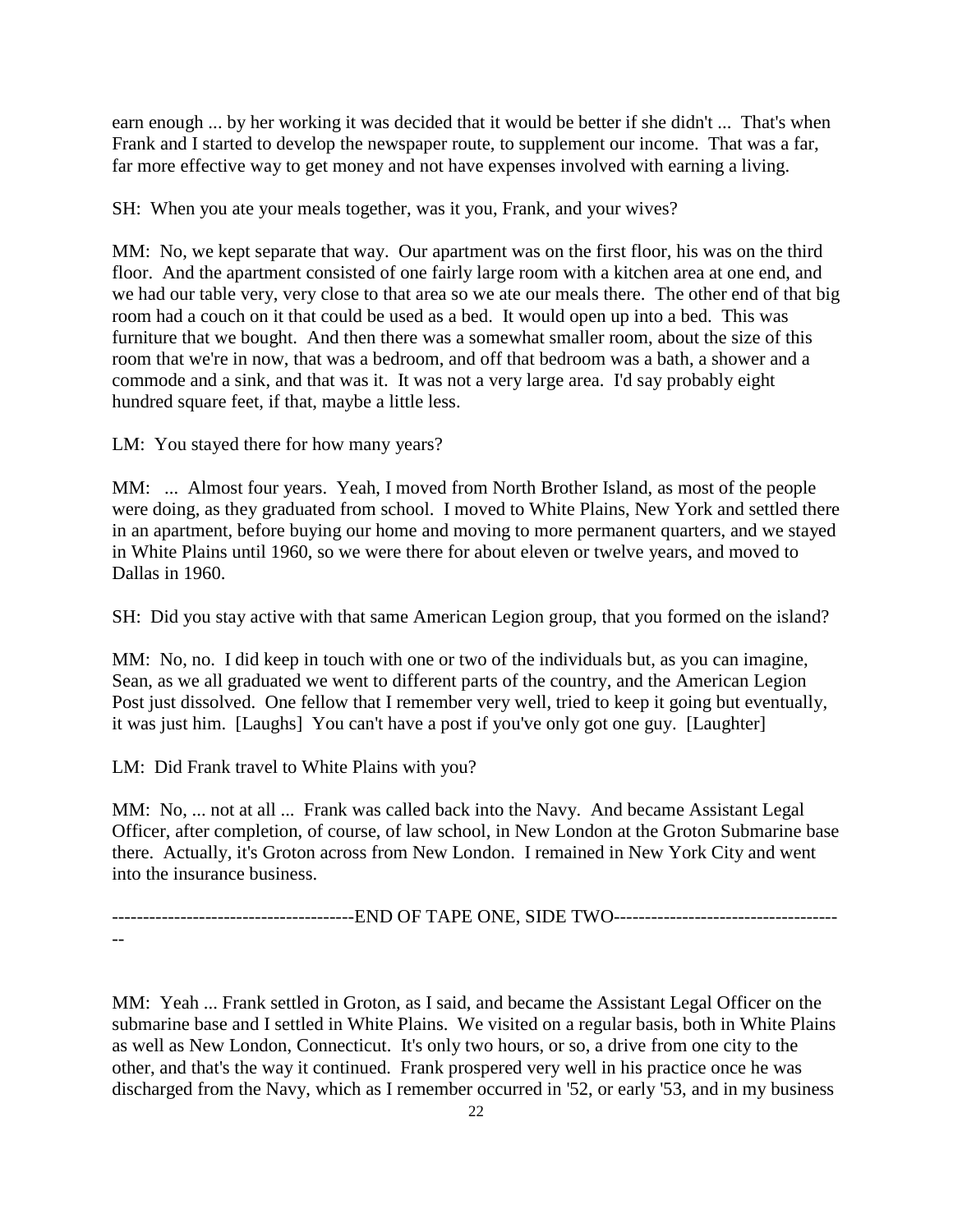I did well in White Plains. He continued to remain in Groton, Connecticut although in 1960, I moved to Dallas, Texas ... We still continued to visit though, once a year or more frequently, since my primary connection was with John Hancock, which was in Boston. I'd be in and out of Boston a great deal of time, and it was an easy trip by train from Back Bay down to Groton, or New London. So, I'd see Frank two or three times a year, occasionally with my wife. But, he'd reciprocate and normally on our birthday in February he'd come down and spend a while with us.

LM: You never forget each other's birthday. You do not have to worry about that. [Laughter]

MM: No, no. Yeah, we've had some very memorable visits around our birthdays for that reason.

SH: What did you do with your law degree?

MM: I did not finish law school.

SH: You never finished.

MM: I never finished, Frank did. I went into the insurance business in New York City ... Frank, as I said, continued and was recalled by the Navy because he did change his designator. The Navy gives you a designator, which is a four number title ... The computer pulled Frank's name up as a person that they needed back in the Navy for legal purposes. My designator remained as a line officer, and they didn't need any more line officers, so I wasn't recalled.

LM: What kind of work did you do in the insurance business?

MM: ... Initially, I sold life insurance. Later on, that was expanded to health insurance and some years later, to securities. So, that today I sell all financial products, whatever they may be.

LM: Are you still working full-time at this point?

MM: Oh, no. No, I'm semi-retired, and have been for a dozen years. Yeah.

LM: Is there anything else that you want to tell us, or have us know? Any particular stories that we may not have touched on?

MM: Well, just to make a personal comment, I can't imagine anyone listening for as long as it's taken us to record these things. I can't imagine anyone listening all that length of time to hear ...

LM: Oh, they will.

SH: Definitely.

MM: Well, I'm flattered if they do, and if they do I hope they'll find something of value in my comments ... I can only add one highly personal thing to what I've just said, and that is to say that the most important part of my business and to a large degree of my social life ... has come as a result of the years, approximately three, spent on the campus here in New Brunswick, a very,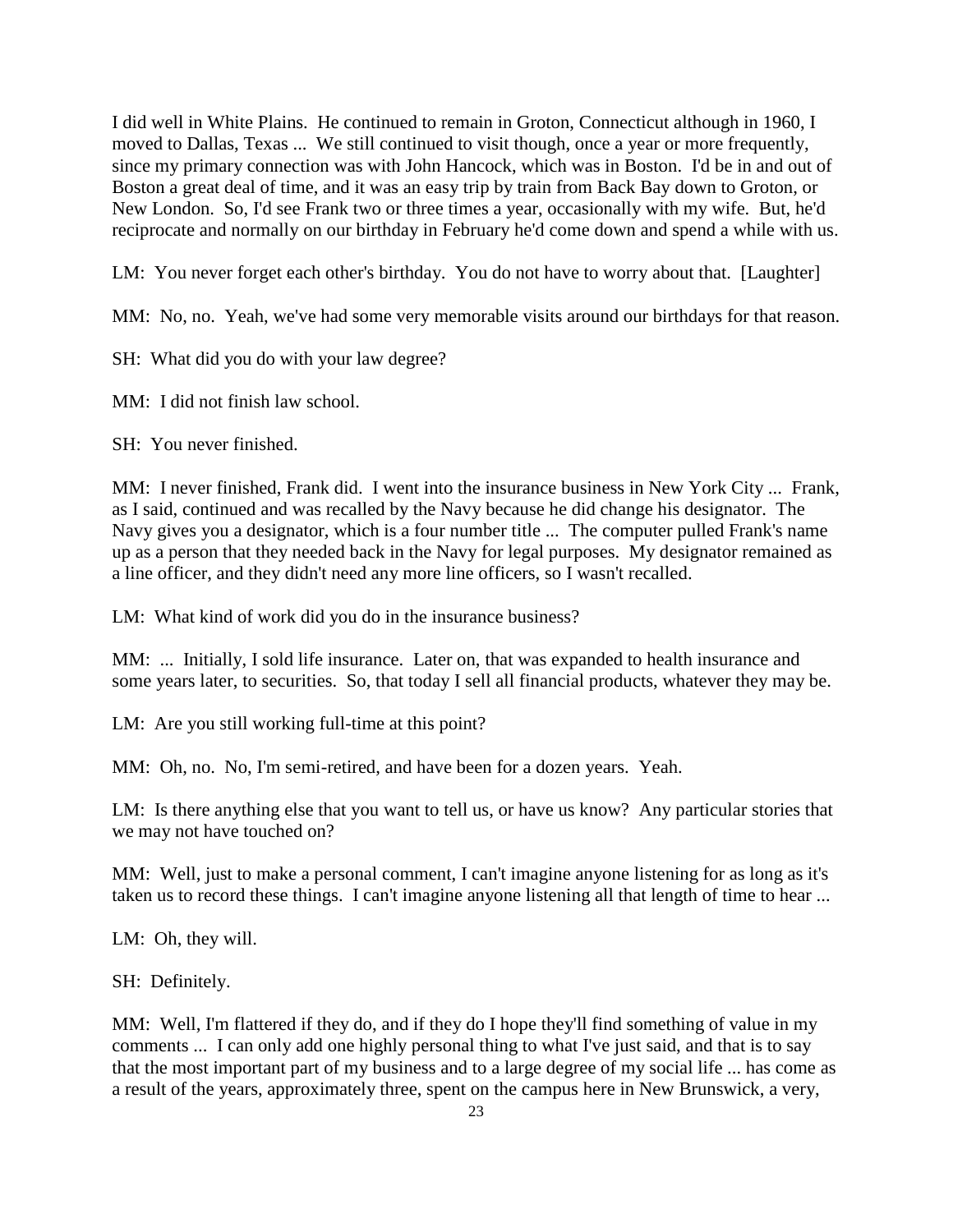very important number of years ... There were times when I wasn't sure, and I'm sure Frank may have felt the same way, that we would both continue to go down the same path. And if that had happened that we did not continue to go down the same path during the time we were undergraduates here in New Brunswick, our lives would have been considerably different. I don't know whether I'd be alive today, maybe having been drafted by the Army, or vise versa. Frank might have been the one to have ... been in the Army. But, as it was, it worked out extremely well, and on that personal note, I'll say I have a debt of gratitude that I owe to the University, for its contribution to a good life.

LM: Okay, thank you.

SH: If you do not mind I would like to go back to something, because I was very shocked when you said that they moved you out of your dormitory. Did they give you any reason as to why? Or you just went to work one day and came home only to see that all your stuff was gone? I'm just amazed by that.

LM: I'm amazed that they took good care of it, and they put it somewhere nice. I'm surprised it was not on the street corner.

SH: That was just very shocking.

MM: Yeah. Well, you have to keep in mind that we didn't have a telephone in our room ... I can't be specific as to why we didn't get something printed in our hand, but I would not accuse the school of having made no attempt to let us know. Keep in mind that it was during a period of time when there weren't many people on campus ... It's entirely possible that whoever moved our belongings out thought we were back at home in Kearny, New Jersey. But, I was, along with Frank, commuting to Pennsylvania Station in order to handle Christmas mail. So, we had stayed on campus and in that room at Winants Hall ... when others had gone home. Communication may have been left in our box in the ... bookstore.

LM: Was your mailbox at Winants Hall?

MM: That's right. Correct, ... it may have been left in there. But, our hours were such that we didn't have access to it. And, accordingly, the communication just didn't get received, and our return one day from Pennsylvania Station ... found us with nothing in our room. [Laughter]

SH: Great surprise. [Laughter]

MM: That's the only answer I can give you. [Laughter]

LM: Merry Christmas! [Laughter]

SH: I guess that was it then.